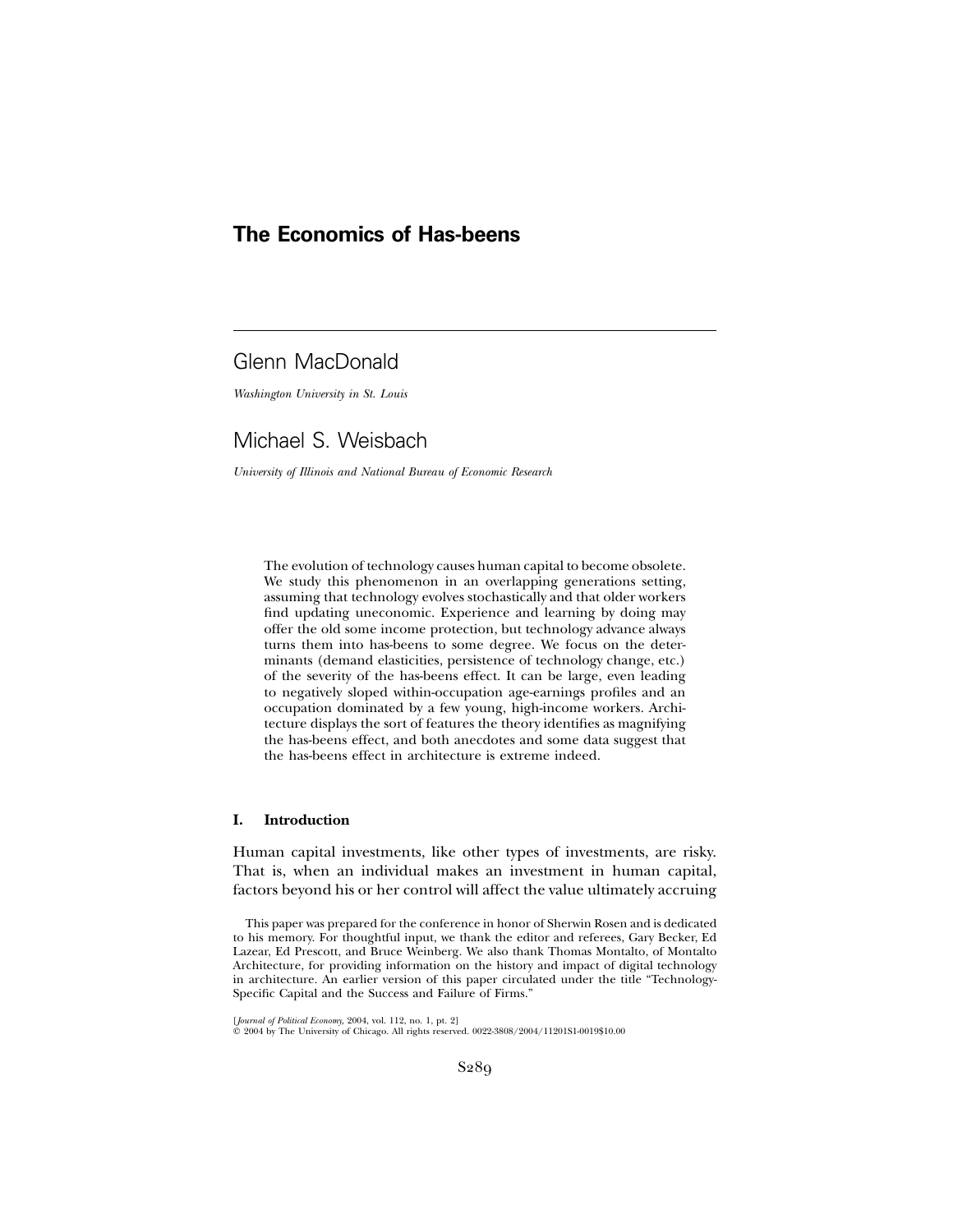to the investment. A particularly important factor of this kind is the evolution of technology. And the possibility that technological change will affect the value of human capital investments will influence the choice of which kind of human capital to acquire ex ante and, subsequently, will affect entry into occupations and workers' incomes.

Consider, for example, the market for architects. Advances in computing have revolutionized the field, increasing the art component in what had traditionally been a blend of art, engineering, and drafting. This drastically lowered the cost of design development and reduced the cost of experimentation or modification of plans even more. Older architects have found it uneconomic to master the complex computer skills that enable the young to produce architectural services so easily and flexibly and have found hiring a "computer department" to be a poor substitute. Thus these advances have allowed younger architects to serve much of the market for architectural services, causing the older generation to lose much of its business.<sup>1</sup> For example, according to the 1990 Census of Population and Housing, white architects (engineers and surveyors are included here too) with bachelor's degrees, aged 25– 34, earned an average of more than \$130,000 in 1989, whereas those aged 45–54 earned just over \$100,000. The corresponding numbers for lawyers and judges, for whom practice and experience foster understanding of new laws, court decisions, and so forth, are roughly \$42,000 and just over \$82,000.

In this paper we develop a simple model of technology-specific human capital investment and study the impact of stochastic evolution of technology. The model has an infinite-horizon, overlapping generations structure in which young agents make human capital investments that are specific to the current cutting-edge technology, while old workers do not reinvest.<sup>2</sup> As technology evolves, although experience may allow the old to become more physically productive, the value of the human capital of older workers is eroded—to varying degrees depending on the extent of improvements in technology—by competition from young workers whose skills are tailored to the newest technology. We characterize equilibrium entry of young workers, especially the degree to which advances in technology generate entry. In Section IV we show that certain industry characteristics—among them inelastic product demand,

<sup>1</sup> There are obvious exceptions to this statement: the "superstar" architects whose buildings and faces appear in trade journals and the popular press. We discuss the superstars phenomenon below.

<sup>2</sup> Zeckhauser (1968) and Parente (1994) have studied optimal skill updating when there is learning by doing given use of a particular technology, but technology is steadily improving (see also Greenwood and Jovanovic 2001). Laing, Palivos, and Wang (2003) consider a general equilibrium search model in which intergenerational competition akin to the competition we emphasize has implications for the macroeconomy, e.g., unemployment, growth, and income distribution.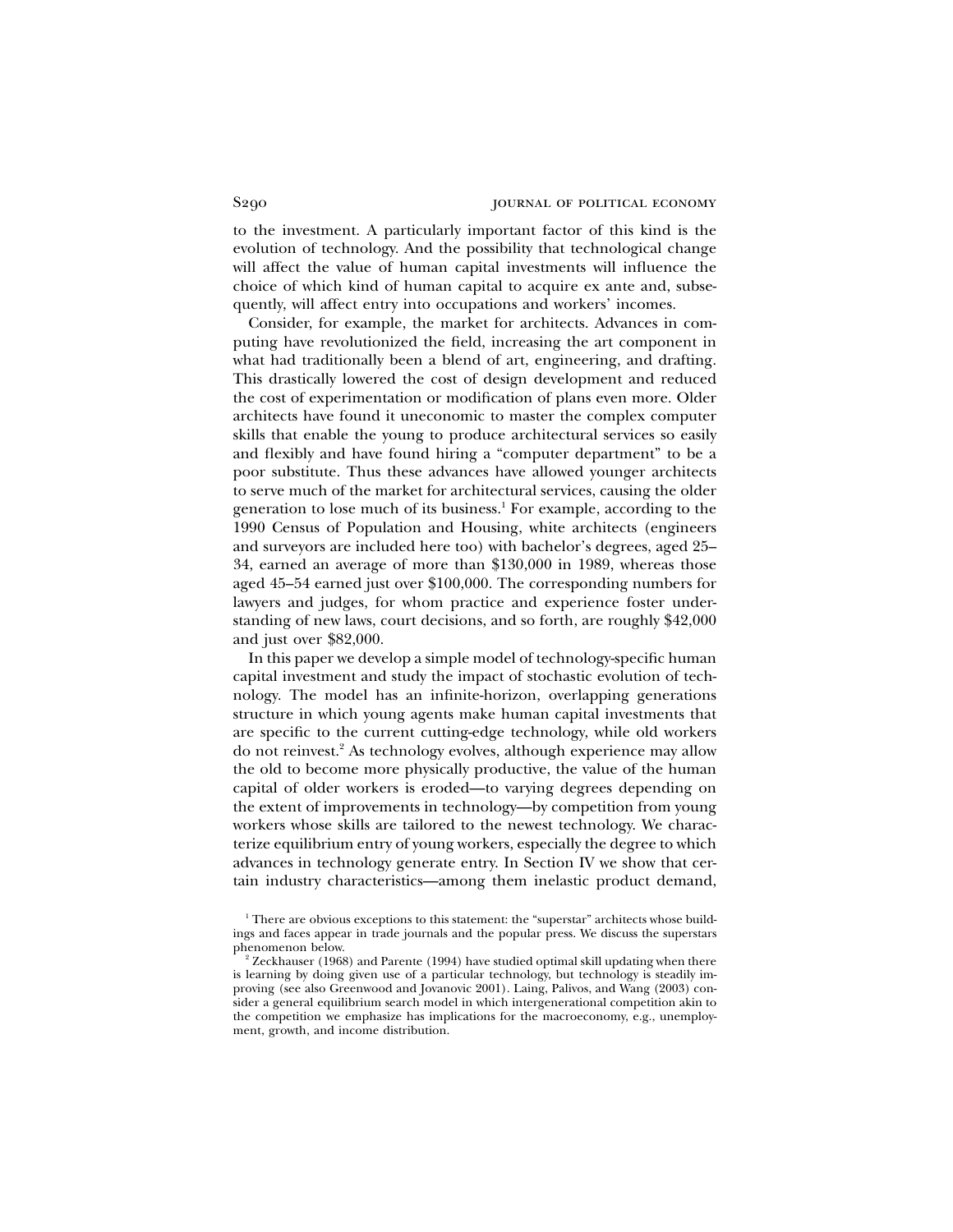# ECONOMICS OF HAS-BEENS S291

persistent technology change, and weak experience effects or consumers' finding the old's output less substitutable for the young's—tend to cause entry by the young to decline in response to advancing technology.

Especially when experience effects are weak relative to the impact of new technology, reduced entry can lead to a feature—which we refer to as the "has-beens" effect—similar to one that is well known to students of industry life cycles and suggestive of the architecture example. In the industry life cycle case, new technology leads to a smaller number of large-scale producers, with the less efficient being driven out (see Gort and Klepper 1982; Jovanovic and MacDonald 1994). In our model, the less efficient are older workers whose sunk investments lead them to continue to work. Technological advance results in a comparatively small number of young, highly productive, workers, whose entry increases output and reduces the value of older workers' output. When this occurs, advances in technology can cause the within-industry distribution of income between young and old to become right-skewed in that a smaller number of younger workers each earn more than each old worker. The old are especially affected when technology evolves rapidly since they are comparatively more numerous, earn comparatively less, and are absolutely worse off in that the price of their output is lower.

The has-been phenomenon is different from Rosen's (1981) superstars idea but has clear similarities. Superstars earn relatively more as a result of superior talent and the way talent interacts with other choices. There is free entry to being ordinary, and superior ability commands a rent. In the dynamic, rising stars, version, the young enter hoping that as time passes events will reveal superior talent and that superstardom will follow (see MacDonald 1988). In the has-beens phenomenon, there is free entry to use of advanced technology, and within-industry differences in relative output or compensation reflect the interaction of experience adding to the skills of older workers with deterioration in their rents as technology advances and intergenerational competition lowers the value of what the old can produce. (Cooley, Greenwood, and Yorukoglu [1997] and Campbell [1998] emphasize this economic, as opposed to purely physical, depreciation, but as applied to physical capital.) The young enter hoping that technology will evolve in a way that depreciates their skills minimally as they age.

In the sections following, we set out the model, define an equilibrium, and discuss our results. Then we discuss some extensions, limitations, and related ideas; for example, the model suggests a novel explanation for academic tenure.<sup>3</sup>

<sup>&</sup>lt;sup>3</sup> Some of the technical aspects of our analysis are carried out by reformulating the problem as an infinite-horizon stochastic dynamic programming problem. This reformulation appears in the Appendix.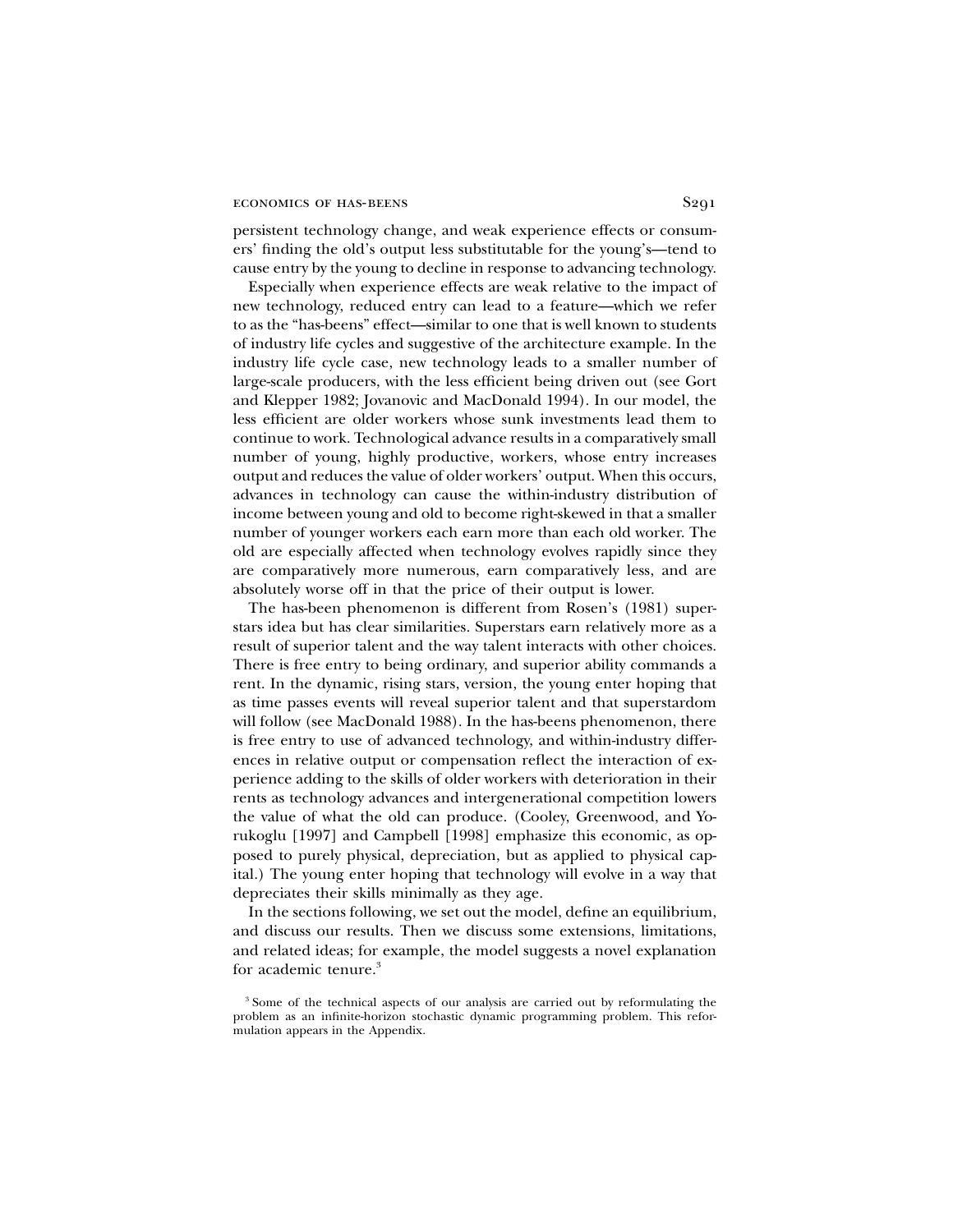# **II. Model**

Time, *t*, is discrete, and the horizon is infinite,  $t = 0, 1, \ldots$  At each *t*, a unit mass of agents is born and lives for two periods. Thus there is a continuum of "young" (*y*) and "old" (*o*) agents at every date beyond  $t = 0$ . All agents are risk-neutral expected wealth maximizers who inelastically supply a fixed amount of time to work each period. Denote their common discount factor by  $\beta$ , where  $0 < \beta < 1$ . To focus on the impact of accumulation of technology-specific capital, we assume that agents are born identical.

We study an industry (defined by the homogeneous, nonstorable product firms produce) that is small in relation to the rest of the economy. The impact of the small-industry assumption is that the evolution of the rest of the economy is independent of the way technology evolves in the industry.

Demand for the industry's product is stationary and depends on the current price of the product, *p*, and aggregate income, *Y*; the numeraire is the composite good produced elsewhere in the economy. Inverse demand is  $p = D(Y, Q)$ , where Q is quantity, and D is a positive, bounded, continuous, and increasing function of *Y*/*Q,* that is,

$$
p = D\left(\frac{Y}{Q}\right). \tag{1}
$$

Agents decide whether to work in the industry or in the rest of the economy. Whichever is chosen, every agent, when young, must make a technology-specific human capital investment. This capital may be put to work immediately, and old agents do not reinvest. Also, human capital is useless unless employed in conjunction with the associated technology, and there is no other human capital. Direct investment costs are ignored: investment costs are all opportunity costs. The impact of these assumptions is that old agents will do what they did when they were young.

To allow for experience-related growth in human capital or agerelated depreciation, we assume that agents' productivity when old is  $\gamma$ times their productivity when young.<sup>4</sup> Note that  $\gamma$  reflects physical accumulation or depreciation in the skills of older workers, not the revaluation of human capital that we focus on below. In many applications,  $\gamma$  > 1 appears most descriptive since more experienced workers have found more efficient ways to produce output. But in others, where physical prowess or enthusiasm is more critical, workers may be less productive as they age,  $\gamma$  < 1. We allow either and simply assume  $\gamma \geq$ 

<sup>&</sup>lt;sup>4</sup> Implicitly,  $\gamma$  is the same in the industry and the rest of the economy. This restriction is easily relaxed.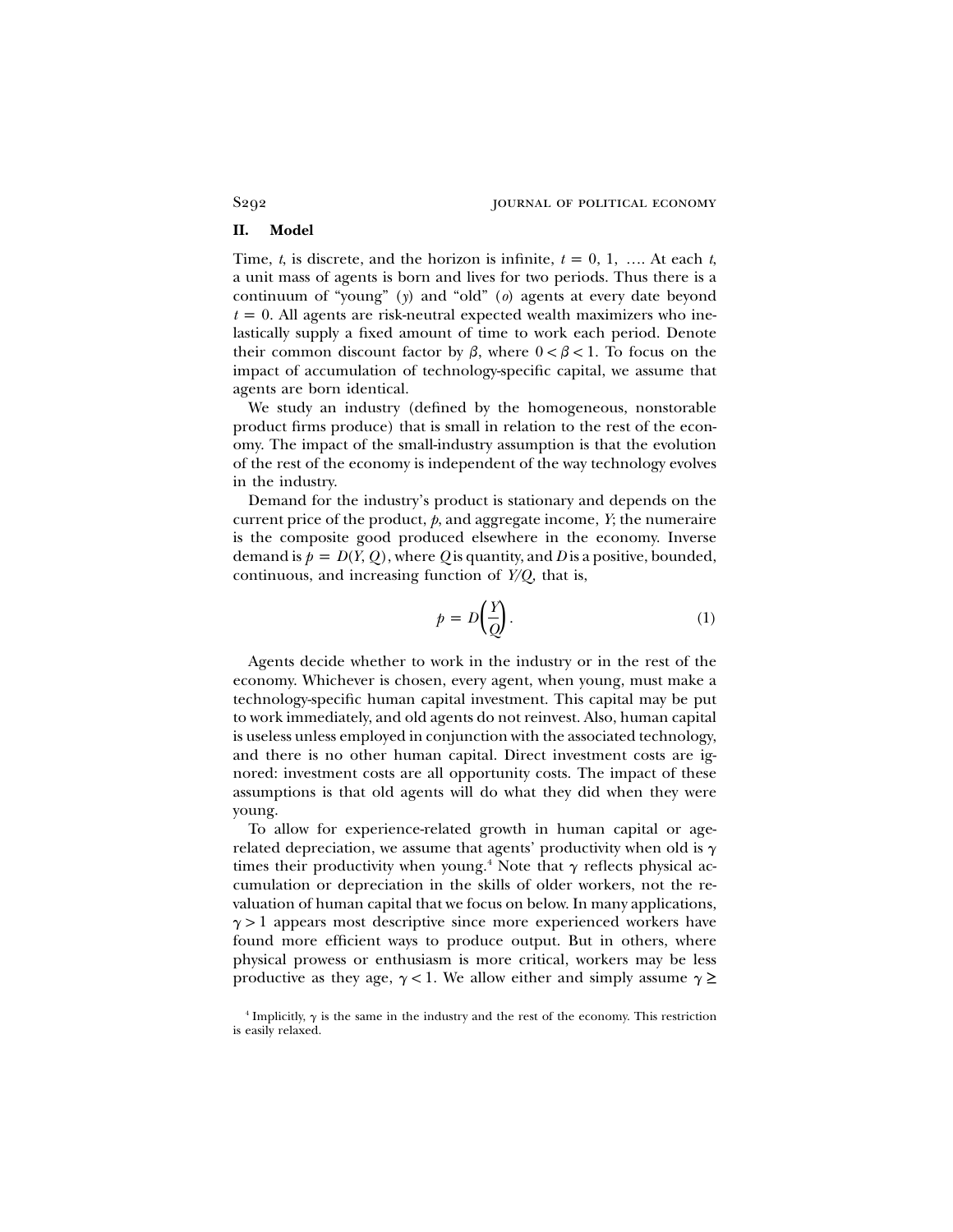0. Further, while we shall interpret  $\gamma$  in terms of an experience effect, note that it can also parameterize the degree to which consumers view the young's output as better than or less substitutable for (both have  $\gamma$  < 1) the old's output.

The technology-specific investment can be given a broad interpretation. For example, while it is convenient to refer to it as human capital, the model can also be interpreted in terms of physical or even organizational capital in the sense of an industry practice or corporate culture, and so forth. The key is that when the agent has made the investment, it will be in place and in use for a period of time likely to exceed that for which the current technology is the cutting edge.

Having made a technology-specific investment, the agent can put it to use. Production is modeled as an individual activity, although, as usual, it can be interpreted as the outcome of constant returns to scale production. For now, other factors of production are ignored (but see Sec. V*B*).

Let individual productivity in the rest of the economy be  $q_a$ . Since our objective is to understand the role of advancing technology in the industry, to study this while assuming that the industry remains small in comparison to the economy, the rest of the economy must grow. Thus we assume that  $q_a$  improves by the factor  $\delta$  every period, where  $\delta > 1$ and  $\beta \delta$  < 1. Thus, since we denote future values of variables with a prime,  $q'_a = \delta q_a$ 

A young agent who elects to produce in the industry invests in the best practice technology and puts it to use for two periods (with productivity rising with experience by the factor  $\gamma$ ). Let  $\tilde{q}$  denote the productivity of the technology when learned. Since agents who are young in the current period will be old in the next, the productivity of old agents in the industry next period,  $q_o^\prime$ , is the current period's best practice productivity, with allowance for experience,  $q'_o = \gamma \tilde{q}_y$ .

The idea that the evolution of technology in the industry is both hard to predict and to some degree distinct from the evolution of technology in the rest of the economy plays a central role in the model. We assume that  $\tilde{q}'_y$  has density  $\tilde{\varphi}(\cdot | \tilde{q}_y, q_a)$ , satisfying Pr  $(\tilde{q}'_y \leq \tilde{q}_y | \tilde{q}_y, q_a) = 0$ .

## **III. Analysis**

#### *A. Agent Optimization*

Young agents must decide whether to enter the industry or to participate in the rest of the economy. This decision hinges on a comparison of expected discounted incomes. The state variables determining the value of entry or participation in the rest of the economy are (i) the productive opportunities in the industry and elsewhere,  $\tilde{q}$ , and  $q_\omega$ , since they de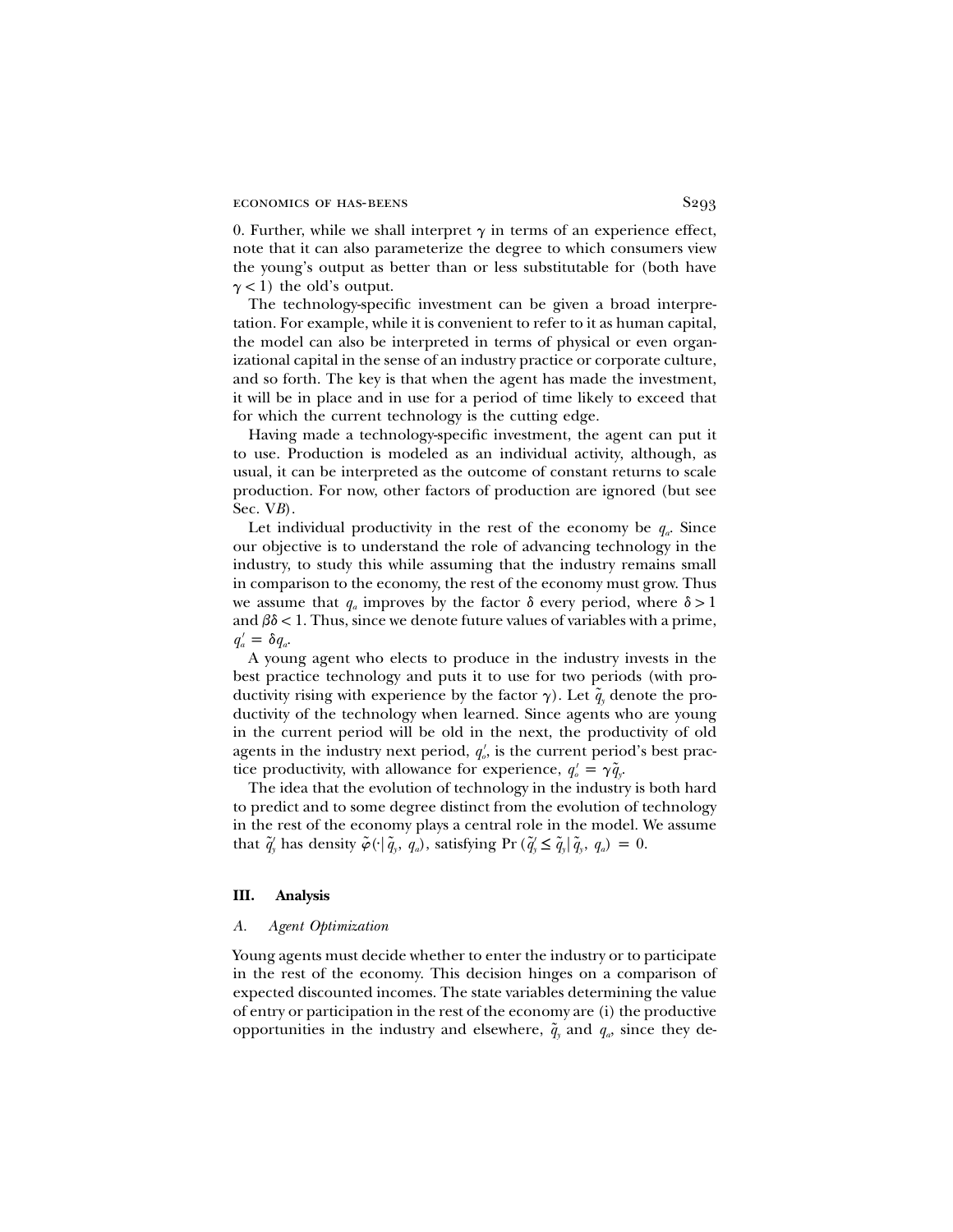termine the quantities the worker might produce and how productivity in the industry evolves, via  $\tilde{\varphi}$ ; and (ii) the productivity and mass of old workers in the industry,  $q<sub>o</sub>$  and  $o$ , since they play a role in determining the price of the industry's product (recall that the price of output produced elsewhere is the numeraire). Specifically, since price is influenced by the total output of old workers,  $q_o$ , we define the *installed base* of older human capital to be  $\tilde{b} \equiv o q_o$ .

To proceed, define the state vector  $\tilde{\mathbf{s}} \equiv (\tilde{q}_x, q_a, \tilde{b})$ , and for any  $\tilde{\mathbf{s}}$ , let *P*( $\tilde{s}$ ) be the prevailing product price and  $e(\tilde{s})$  the mass of young entrants. The functions *P* and *e* will be determined in equilibrium; each agent takes *P* and *e* as given.

Consider a young worker's decision problem given some  $\tilde{s}$ . By entering the industry, the worker earns  $P(\tilde{s})q$  in the current period and  $P(\tilde{s}')\gamma q_y$  in the next. Thus expected discounted income for a young worker entering the industry is

$$
\tilde{q}_y \bigg[ P(\tilde{\mathbf{s}}) + \beta \int \gamma P(\tilde{\mathbf{s}}') \tilde{\varphi}(\tilde{q}_y' | \tilde{q}_y, q_a) d\tilde{q}_y' \bigg], \tag{2}
$$

where  $\tilde{q}'_y \sim \tilde{\varphi}(\cdot | \tilde{q}_y, q_a)$ ,  $q'_a = \delta q_a$ , and, since current entrants are the future old generation,  $\tilde{b}' = o'q'_{o} = e(\tilde{q}_s, q_a, b)\gamma \tilde{q}_s$ . In contrast, work in the rest of the economy yields  $q_a$  in the current period and  $\gamma q_a$  in the next, with discounted value<sup>5</sup>

$$
q_a(1+\beta\gamma). \tag{3}
$$

The worker will simply make the human capital investment yielding the larger of (2) and (3).

#### *B. Equilibrium*

Since all young workers are identical, equilibrium determines the mass of young agents entering the industry, but not the identities of the entering workers. This is analogous to the familiar perfectly competitive model of homogeneous firms in which entry must suffice to ensure zero profit for entering firms, but entry by any set of firms yielding this outcome is consistent with equilibrium. Thus equilibrium is defined in terms of the mass of entrants in any state. Also, the equilibrium price

<sup>&</sup>lt;sup>5</sup> We assume that a young agent operating in the rest of the economy earns  $q_a$  when young and  $\gamma q_a$  when old, as opposed to earning  $\gamma \delta q_a$  when old. The interpretation of this specification is that productivity growth is the result of technological advance learned by the young, as opposed to the accumulation of other capital inputs that would be available to young and old. The opposite assumption can be made with obvious modifications to the analysis.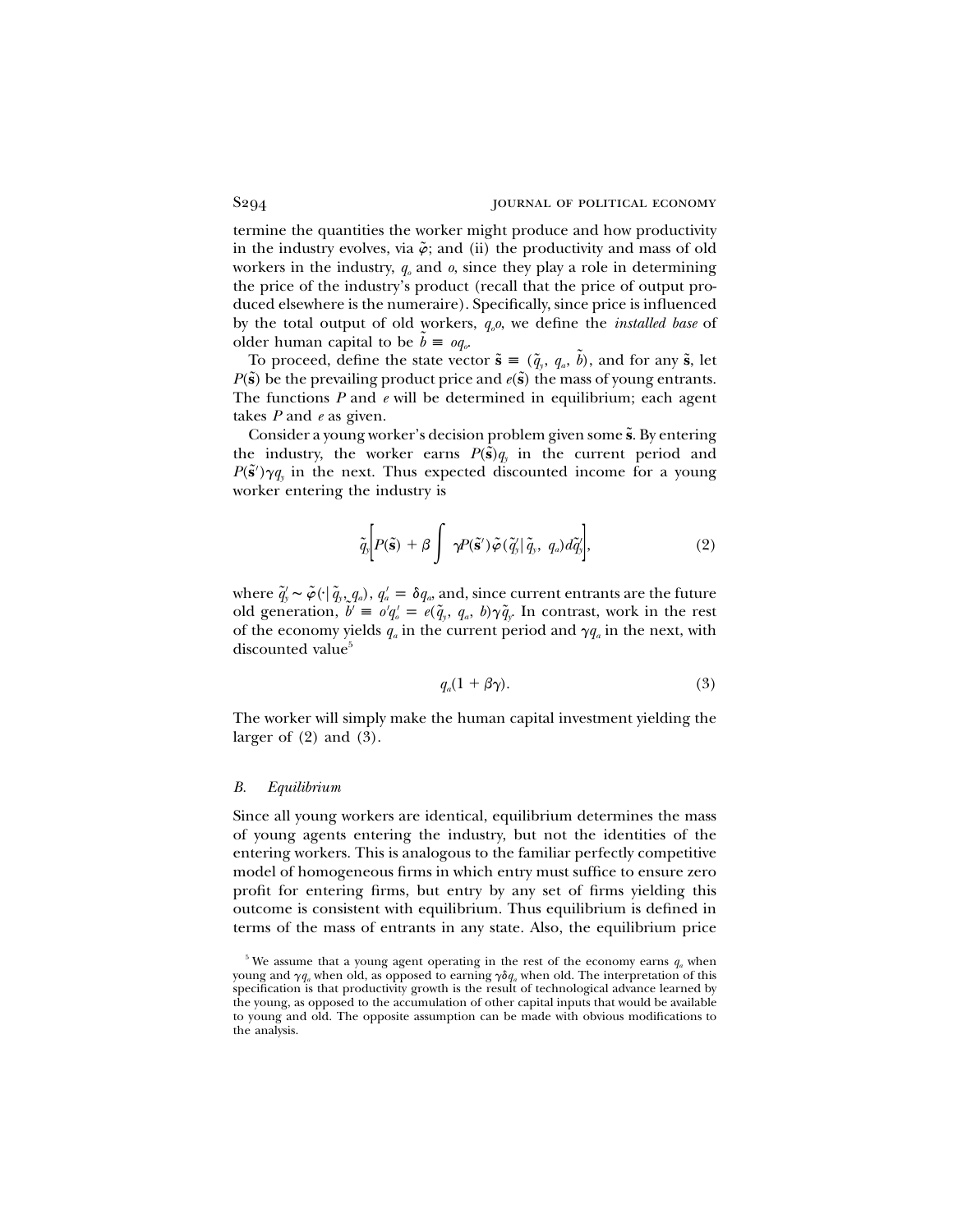#### economics of has-beens S<sub>295</sub>

must equate supply and demand for the industry's product. Formally, an *equilibrium* is a pair of functions,  $(e(·), P(·))$  such that, for all  $\tilde{s}$ ,

$$
\tilde{q}_{y}\bigg[P(\tilde{\mathbf{s}}) + \beta \gamma \int P(\tilde{\mathbf{s}}') \tilde{\varphi}(\tilde{q}_{y}' | \tilde{q}_{y}, q_{a}) d\tilde{q}_{y}'\bigg]\bigg[\leq q_{a}(1 + \beta \gamma) \quad \text{if } e(\tilde{\mathbf{s}}) > 0
$$
\n
$$
\text{if } e(\tilde{\mathbf{s}}) = 0 \quad (4)
$$

and

$$
P(\tilde{\mathbf{s}}) = D\left(\frac{q_a[1 + (\gamma/\delta)]}{\tilde{b} + e(\tilde{\mathbf{s}})}\tilde{q}_y\right),\tag{5}
$$

where  $\tilde{\mathbf{s}}' \equiv (\tilde{q}'_y, q'_a, \tilde{b}') = (\tilde{q}'_y, \delta q_a, e(\tilde{q}_y, q_a, \tilde{b}) \gamma \tilde{q}_y)$ .

According to (4), if a positive mass of agents enter the industry, equilibrium requires that their expected discounted lifetime income equal the value they could achieve elsewhere in the economy. Likewise, if there is no entry, expected discounted lifetime income must be no greater than the value an agent could achieve elsewhere. $6$  Equation (5) stipulates that the product market clear in each state. Since the industry is assumed small relative to the economy as a whole, aggregate income is simply income earned by the unit mass of young workers elsewhere in the economy,  $q_a$ , together with income earned elsewhere by the unit mass of old workers who learned a less productive technology when young but who have also had the benefit of experience,  $q_a(\gamma/\delta)$ . Finally, industry output is  $Q = b + e(\tilde{s})\tilde{q}$ . Equation (5) is simply (1) with these substitutions.

# *C. Some Simplification*

There are two features of the economic environment that are critical when the young consider investing in industry-specific human capital. Adding a little extra structure allows the central, and intuitive, role these elements play to be highlighted. The first element is the physical productivity of industry-specific capital compared to physical productivity in the rest of the economy, that is,  $\tilde{q}_y$  versus  $q_a$ . This comparison matters since it plays a key role in determining both the young's current income and the probability distribution of future income. The second is how "crowded" the industry is, specifically, the size of the installed base of older human capital,  $\tilde{b}$ . The installed base is important since it influences the price at which the industry's output can be sold and therefore,

<sup>6</sup> Consistent with our assumption that the industry is small in comparison to the rest of the economy, we assume that there are enough young workers to allow (4) to be met with equality in any state for which  $e(\tilde{s}) > 0$ .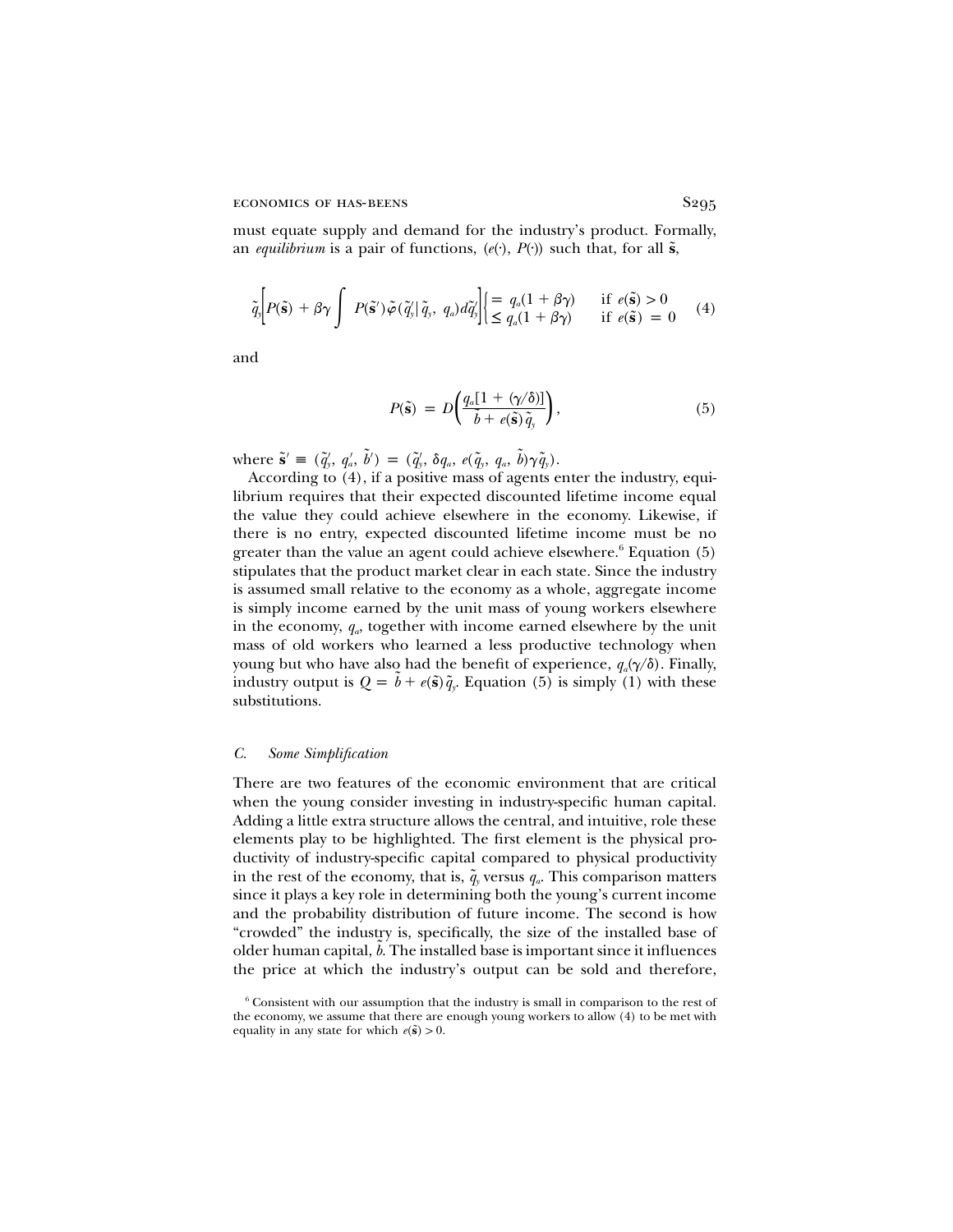together with  $\tilde{q}_y$ , affects the income accruing to any young entrant. To highlight the roles of  $\tilde{q}_y$  versus  $q_a$  and *b*, notice that (5) can be written

$$
P(\tilde{\mathbf{s}}) = D\left(\frac{1 + (\gamma/\delta)}{(\tilde{b}/q_a) + e(\tilde{\mathbf{s}})(\tilde{q}_y/q_a)}\right).
$$
 (6)

For price determination, what matters is not the state vector  $(\tilde{q}_y, q_a,$ b), but simply  $(\tilde{q}, /q_a, b/q_a)$ , that is, individual productivity in the industry relative to productivity in the rest of the economy, and the installed base, also measured relative to individual productivity elsewhere. Further, (4) can be written

$$
\frac{\tilde{q}_{y}}{q_{a}}\bigg[P(\tilde{\mathbf{s}})+\beta\gamma\int P(\tilde{\mathbf{s}}')\tilde{\varphi}(\tilde{q}_{y}|\tilde{q}_{y}, q_{a})d\tilde{q}_{y}'\bigg|\bigg\{\leq 1+\beta\gamma \quad \text{if } e(\tilde{\mathbf{s}})>0\\ \leq 1+\beta\gamma \quad \text{if } e(\tilde{\mathbf{s}})=0. \tag{7}
$$

Given (6), the solution to (7), the entry function  $e(\tilde{s})$ , depends only on  $(\tilde{q},\dot{q}_a, \tilde{b}/q_a)$  if the distribution of  $q'_y/q'_a$ , which we shall denote  $\varphi(\cdot|\tilde{q}_y)$  $q_a$ ), can be written as  $\varphi(\cdot|\tilde{q}_y/q_a)$ . Since the analysis to follow is simplified considerably, we assume that  $\varphi$  has this structure.<sup>7</sup> With this assumption, the key features of the environment that determine the relative attractiveness of the human capital investments available to the young are simply the physical productivity of the industry-specific human capital relative to productivity elsewhere,

$$
q_{y} \equiv \frac{\tilde{q}_{y}}{q_{a}},\tag{8}
$$

and the installed base relative to individual productivity elsewhere,

$$
b \equiv \frac{\tilde{b}}{q_a}.\tag{9}
$$

Equations (4) and (5) can be simplified to, for all  $(q_y, b)$ ,

$$
q_{y}\left[P(q_{y}, b) + \beta\gamma \int P(q_{y}', b')\varphi(q_{y}'|q_{y})dq_{y}'\right]\left|\begin{array}{l}\n= 1 + \beta\gamma & \text{if } e(q_{y}, b) > 0 \\
\leq 1 + \beta\gamma & \text{if } e(q_{y}, b) = 0,\n\end{array}\right.
$$
\n(10)

<sup>7</sup> An example of a distribution,  $\varphi$ , satisfying this property is as follows. Suppose that  $\tilde{q}'_y$ evolves according to

$$
\tilde{q}'_y = X \max{\{\tilde{q}_y, q_a\}},
$$

where *X* is a random variable with support  $[1, \bar{x}]$ ,  $\bar{x} < \infty$ . Then, when we divide by  $\delta q_a$  and recall that  $q'_a = \delta q_a$ ,  $\tilde{q}'_y / q'_a$  evolves according to

$$
\frac{\tilde{q}'_y}{q'_a} = \frac{X}{\delta} \max \left\{ \frac{\tilde{q}_y}{q_a}, 1 \right\}.
$$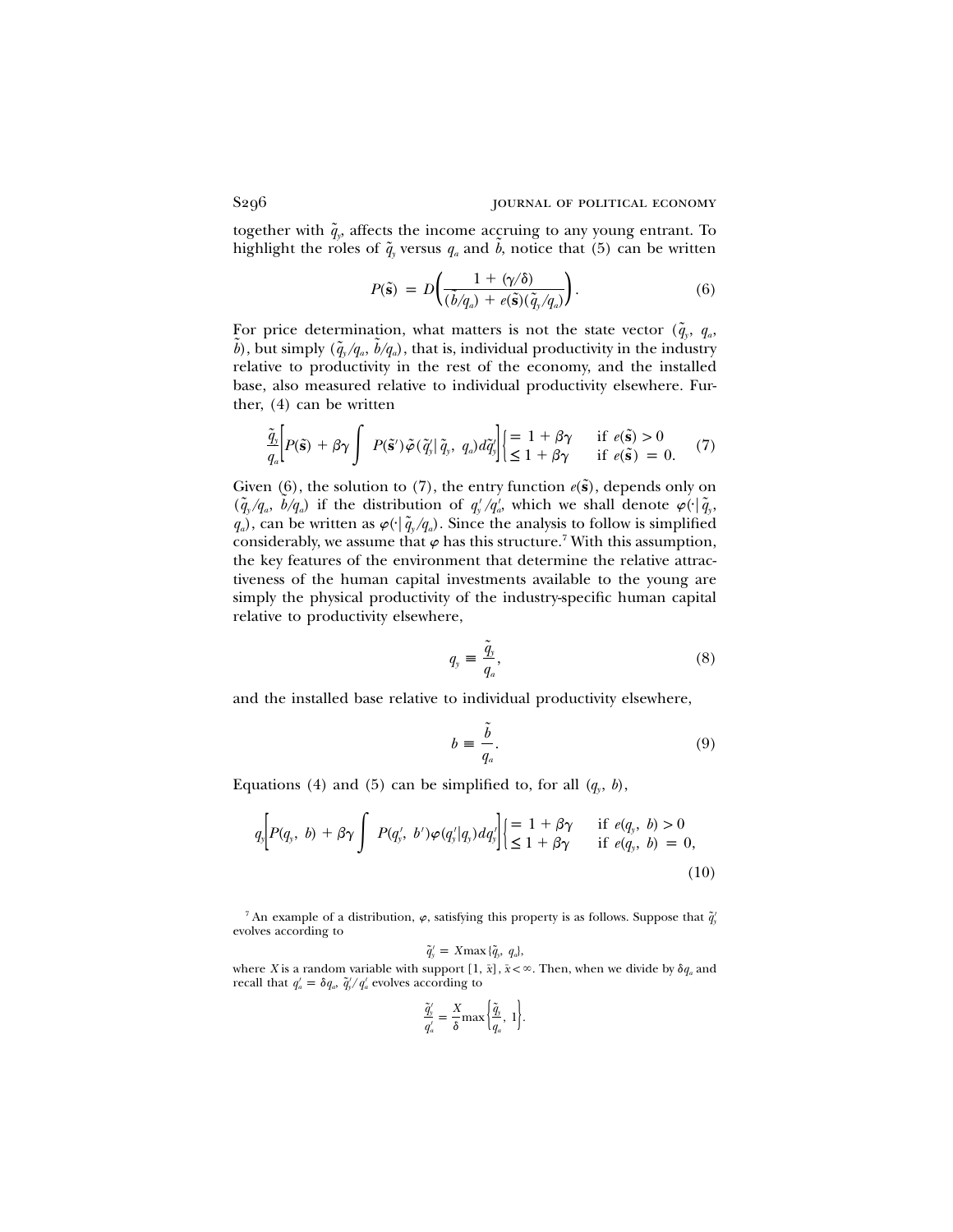economics of has-beens S<sub>297</sub>

where  $e(q_j, b)$  is entry in state  $(q_j, b)$ ,  $q'_j$  is determined by  $\varphi(\cdot|q_j)$ , and  $b' = e(q, b)q_y(\gamma/\delta)$ . Then current and future prices are given by

$$
P(q_j, b) = D\left(\frac{1 + (\gamma/\delta)}{b + e(q_j, b)q_j}\right) \tag{11}
$$

and

$$
P(q'_y, b') = D\left(\frac{1 + (\gamma/\delta)}{e(q_y, b)q_y(\gamma/\delta) + e[q'_y, e(q_y, b)q_y(\gamma/\delta)]q'_y}\right).
$$
 (12)

### **IV. Results**

In this section we explore how advances in technology influence entry; how this affects older workers, the has-beens, whose skills are revalued when technology advances; and its consequences for relative income of young and old in an industry.<sup>8</sup>

#### *A. How Does Entry Respond to Technology's Advance?*

A young worker's entry decision involves a comparison of the expected present value of income from entry, the left-hand side of (10), versus the present value of income from work elsewhere. Specifically, the expected present value of income from entry is the product of the quantity of human capital a young agent acquires by entering,  $q<sub>y</sub>$ , and

$$
P(q_j, b) + \beta \gamma \int P(q'_j, b') \varphi(q'_j | q_j) dq'_j,
$$

which, for brevity, we shall refer to as the *full price of human capital*.

When technology in the industry improves, that is,  $q_y$  increases, the young's return to entry is affected through several channels. The equilibrium level of entry by young workers adjusts until the return from entering the industry again equals the return from working outside the

<sup>&</sup>lt;sup>8</sup> Since the economy we study is competitive, equilibrium human capital investment is efficient and coincides with the solution to a planner's dynamic programming problem in which the planner selects entry to maximize social surplus (see the Appendix). This more notation-intensive approach yields two facts we employ below. First, the planner's value function is concave in  $b$ ; this follows from the fact that inverse demand is increasing in  $Y/Q$ . The second fact is the second-order condition for the planner's optimal choice of entry in those states for which entry is strictly positive. This condition is equivalent to the left-hand side of (10), the lifetime returns to entry by a young agent, being declining in the number of young agents entering the industry. Given this second-order condition, the signs of the derivatives of  $e(q, b)$  are the same as the signs of the partial derivatives of the left-hand side of (7), with substitution of (11) and (12). Throughout this section and the next, the discussion focuses on states for which  $e(q_y, b) > 0$ .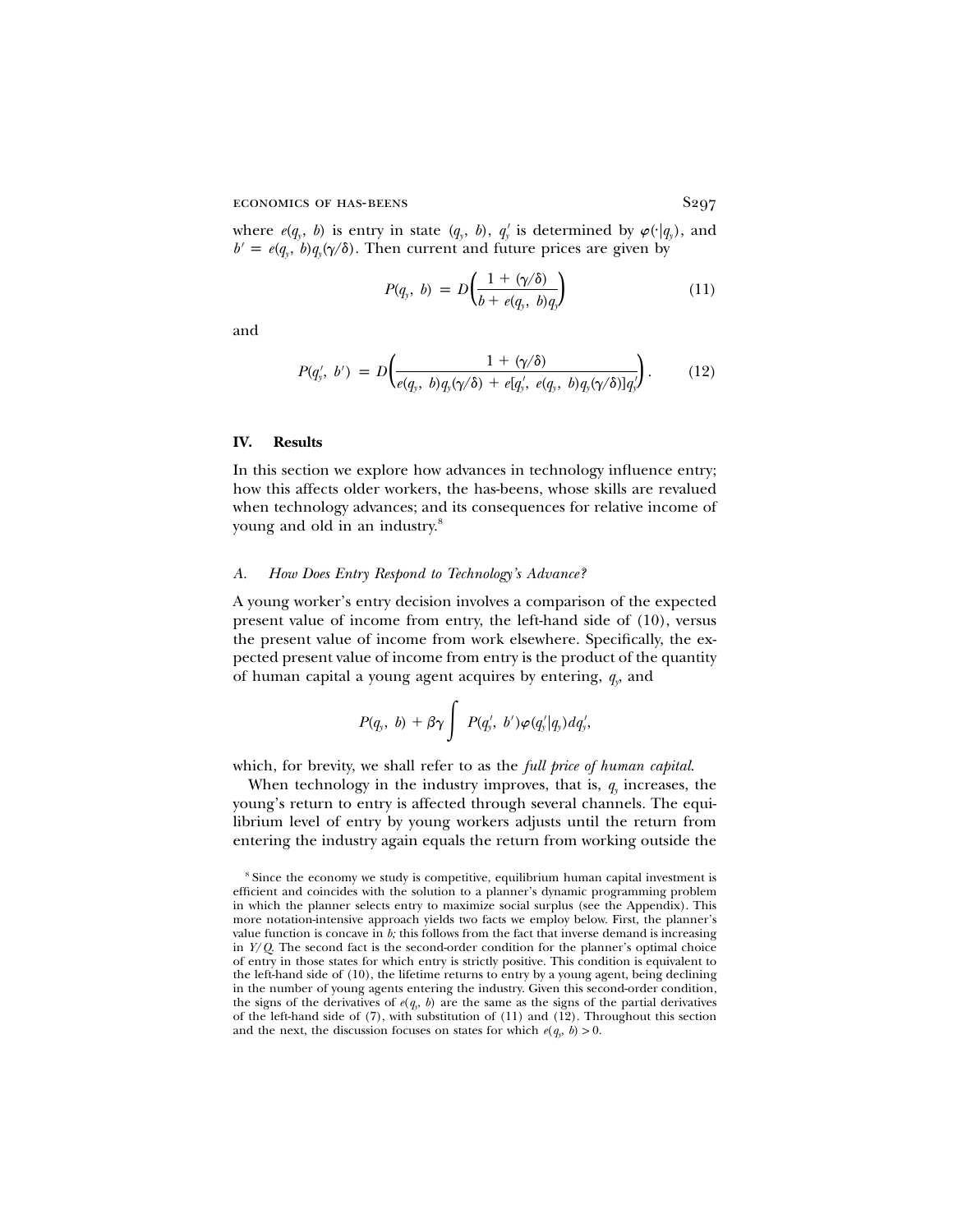industry. Thus we begin by considering how technology affects the lifetime income a young entrant expects, for a given level of current entry.<sup>9</sup>

An increase in  $q_{\text{v}}$  influences the value of entry in three ways. The first is quite direct. That is, from the left-hand side of (10), given the full price of human capital, an increase in  $q<sub>y</sub>$  increases the value of entry proportionally, making entry more attractive. Thus, in the absence of some response through the full price of human capital, the young would find entry strictly preferable to work in the rest of the economy.

There are two channels through which technology,  $q<sub>y</sub>$ , influences the value of entry through its effects on the full price of human capital. First, an increase in  $q_y$  makes entrants more productive when they are young. This works to lower the current product price (see eq. [11]). Further, together with any impact of experience on skills  $(\gamma)$ , an increase in  $q<sub>s</sub>$  means that young entrants will also be more productive when they are old, so increased  $q<sub>s</sub>$  leads to a larger future installed base. This also tends to lower the future product price; see the first term in the denominator of the right-hand side of (12). But when the future installed base rises, this also influences future entry; see the second term in the denominator of the right-hand side of (12). And it is easy to show that whenever the installed base rises, concurrent entry falls. Thus reduced future entry alleviates some of the downward pressure on the future price created by an increase in  $q_y$ . However, some algebra reveals that the net impact of these two effects on the price expected in the future must be to reduce it; that is, whatever the magnitude of the effect of greater  $q<sub>s</sub>$  on future entry is, it cannot be large enough to offset the downward pressure on future price implied by the greater future installed base. Thus, when current technology improves, given the level of current entry, there is downward pressure on both components of the full price of human capital, the current price as well as the future price. This tends to reduce the full price of human capital.

The final avenue through which improved technology influences the full price of human capital is the expectations about how technology will evolve in the future; that is,  $\varphi(\cdot|q_y)$  depends on  $q_y$ . This matters for current entry because future technology will influence both the level of future entry and the productivity of each future entrant and thus the future product price, which is one key component of the full price of human capital. It is not clear what ought to be assumed about the way current technology influences expectations about future technology. For

<sup>&</sup>lt;sup>9</sup> Since our measure of the young's productivity,  $q<sub>y</sub>$ , is normalized by productivity elsewhere, when technology in the industry evolves more slowly than technology in the rest of the economy, as it might, e.g., for more mature industries,  $q<sub>s</sub>$  falls. (Note, however, that *apart from the impact of experience*, the young have access to better technology than the old and are more productive.) In this case the results can be reinterpreted in the obvious way.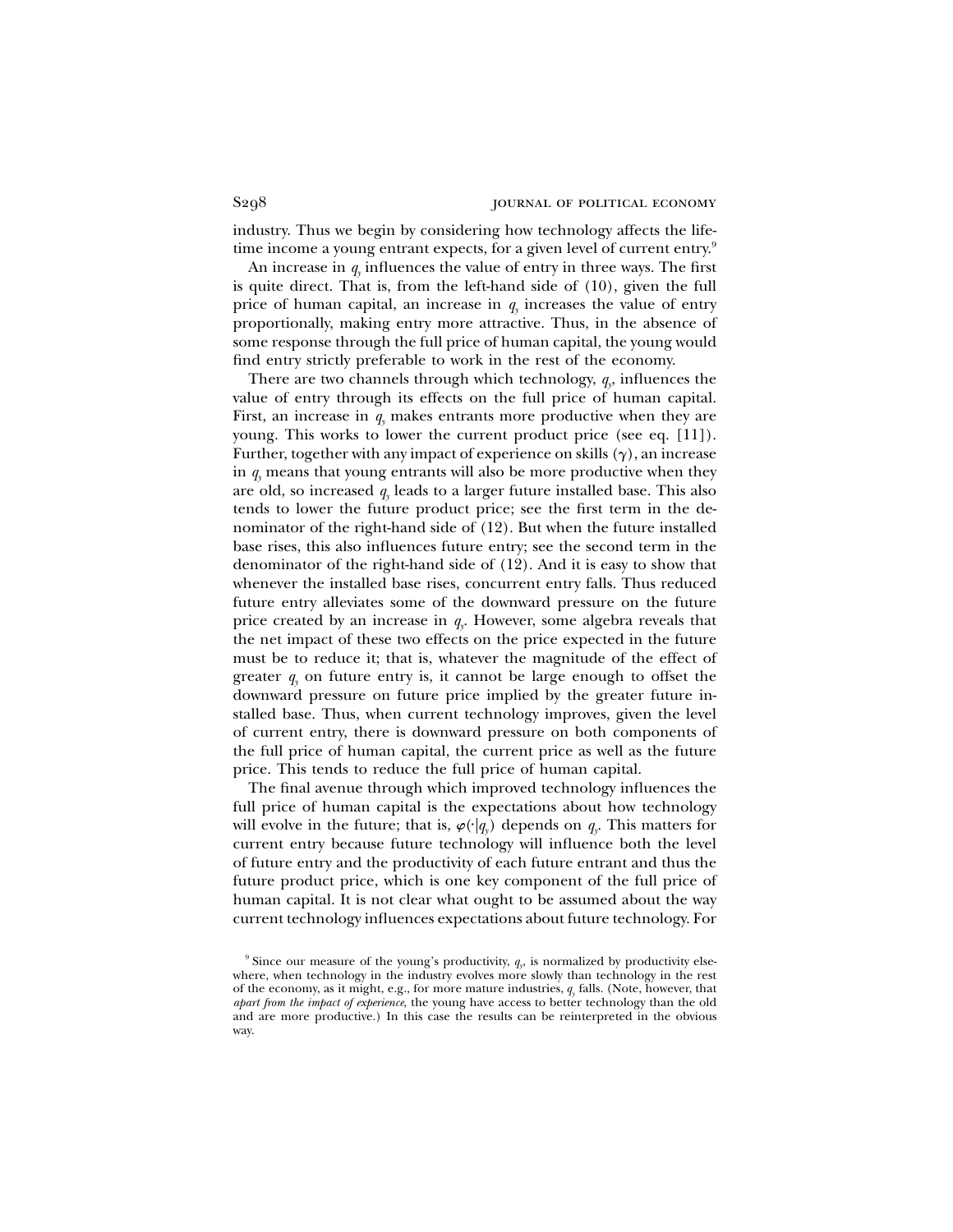#### economics of has-beens S<sub>299</sub>

the moment we leave this effect unspecified, along with its impact on the attractiveness of the industry.

Altogether, *for a given level of current entry*, improved technology leads, given the full price of human capital, to a direct increase in the life income of the young, making the industry more attractive to them. But given expectations about the way the future technology will evolve, better technology also decreases *both* the current price of output and the price expected in the future, working to make the industry less attractive. Finally, better technology changes expectations about future technology, which also influences how the young view entry, since future technology determines their future income. The way that entry must adjust to maintain the relative attractiveness of the industry is a combination of these three effects.

With some calculations, the way all this combines to determine the overall response of entry to better technology can be fleshed out in an intuitive manner.<sup>10</sup> Refer to  $(11)$ , which describes current price as a function of the current ratio of aggregate income to industry output, *Q*. Let  $\eta_o^P$  be the elasticity of current price with respect to *Q*, that is, the elasticity of *inverse* product demand. Since inverse demand is downward sloping in *Q*,  $\eta_{\mathcal{Q}}^P$  < 0. Next, let  $\eta_{\mathcal{H}}^Q$  be the elasticity of *Q* with respect to  $q_y$ ,  $0 < \eta_{\xi}^Q < 1$ . In a similar manner, let  $\eta_{Q'}^{P'}$  be (for given  $q'_y$ ) the elasticity of future price with respect to  $Q'$ , and (also for given  $q'_{y}$ ) let  $\eta_{q_{y}}^{Q'}$  be the elasticity of  $Q'$  with respect to  $q_y$ ,  $\eta_{Q'}^{P'} < 0$  and (with some calculation)  $0 < \eta_{q_y}^{Q'} < 1.$  Further, let  $\sigma$  represent the share of current price in the full price of human capital, that is,

$$
\sigma \equiv \frac{P(q_y, b)}{P(q_y, b) + \beta \gamma \int P(q'_y, b') \varphi(q'_y | q_y) dq'_y},
$$

and  $\sigma'$  be the share of future price in the full price of human capital, that is,

$$
\sigma' \equiv \frac{\beta \gamma P(q'_y, b')}{P(q_y, b) + \beta \gamma \int P(q'_y, b') \varphi(q'_y | q_y) dq'_y}.
$$

Finally, for each  $q'_y$ , let  $\eta^e_{q_y}$  be the elasticity of  $\varphi(q'_y|q_y)$  with respect to  $q_y$ .<sup>11</sup> With this notation in hand, a little algebra shows that the elasticity

$$
E(\eta_{q_j}^{\varphi} | q_j) \equiv \int \eta_{q_j}^{\varphi} \varphi(q_j' | q_j) dq_j' = 0.
$$

<sup>&</sup>lt;sup>10</sup> The elasticities defined in this paragraph, which will be reemployed later, all pertain to a *given* level of current entry.

<sup>&</sup>lt;sup>11</sup> For simplicity we assume that the support of  $\varphi$  does not depend on  $q_y$ . In this case,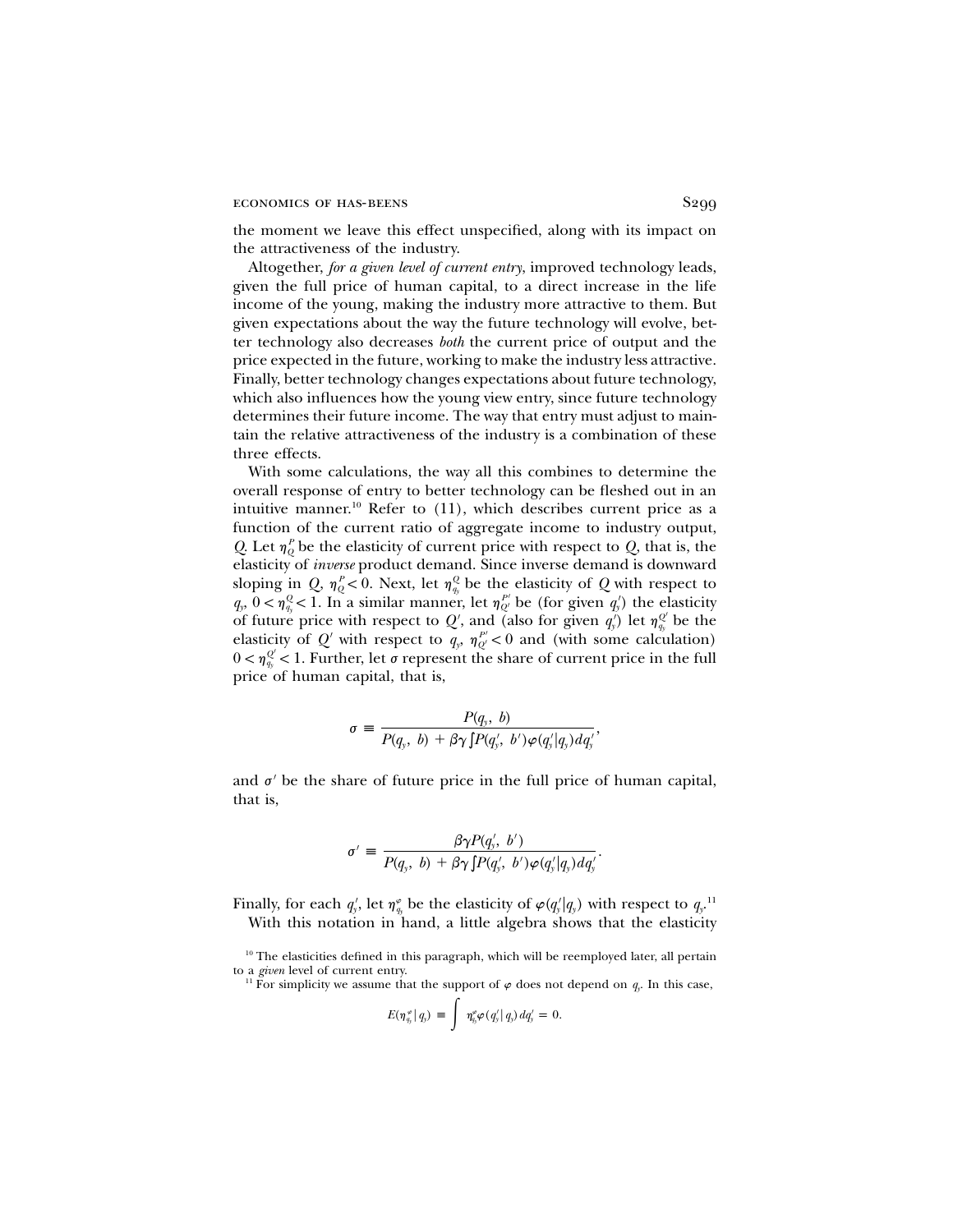of equilibrium entry with respect to improved technology,  $\eta_{q}^e$ , can be written

$$
\eta_{q_y}^{\epsilon} = -1 + \frac{1 + E(\eta_{q_y}^{\varphi} \sigma'|q_y)}{-\eta_{Q}^{\rho} \eta_{q_y}^{\Omega} \sigma - E(\eta_{Q'}^{\rho'} \eta_{q_y}^{\Omega'} \sigma'|q_y)},
$$
\n(13)

where the expectation is taken with respect to the distribution of future technology,  $\varphi(\cdot|q_{\nu})$ . Equation (13) can be interpreted as follows. First, suppose that future technological improvements do not depend on current technology; then  $E(\eta_{\phi}^{\varphi}\sigma'|\bar{q}_{y}) = 0$ . Since the price elasticities are negative, (13) implies  $\eta_{q_y}^e > -1$ . The idea is straightforward. Suppose  $\eta_{q_y}^e =$  $-1$  ( $\eta^e_{\eta}$  < -1 follows easily). Then, when technology advances, entry adjusts in an exactly offsetting manner, and both the *total* output of current entrants and the future installed base do not change. Thus both the current product price and (since we have temporarily suppressed any impact of technology on expectations about future technology) the future price do not change either, leaving the full price of human capital unchanged. But as a result, all potential entrants would prefer entry to work elsewhere. Thus equilibrium entry cannot be so sensitive to new technology, that is,  $\eta_{q}^e > -1$ . The only caveat is the possibility that current technological improvements may alter expectations about future advances in a way that greatly suppresses current entry. We return to this possibility below. For now, we allow that technology advance may influence expectations about future advances, that is,  $E(\eta_{q_y}^{\varphi} \sigma' | q_y) \neq 0$ , but restrict attention to the most plausible case, in which  $1 + E(\eta_{\phi}^{\varphi} \sigma' | q_{y})$ 0; that is, the fraction on the right-hand side of (13) is positive. (The other case mirrors this one straightforwardly.) In this case, when technology improves,  $\eta_{a}^{e} > -1$ , and equilibrium entry must result in an increase in both the total output of the young and the future installed base, and downward pressure on current and future prices.

The term  $-\eta_{\theta}^P \eta_{\theta}^Q \sigma$  in the denominator of the ratio in (13) shows how improved technology translates into a lowered *current* product price and a corresponding impact on the full price of human capital. The magnitude of this term will vary from application to application in intuitive ways. Consider, for example,  $-\eta_Q^P$ . When demand for the industry's product is less elastic, inverse demand is more (negatively) elastic, and current price declines more in response to an improvement in technology. Thus, in industries displaying inelastic demand, when technology advances, achieving the equilibrium increase in the total output of the young may well require less entry than would have occurred had technology advanced more slowly, that is,  $\eta_{\phi}^e < 0$ . Thus industries in which demand is sufficiently inelastic will see fewer young enter when technology advances more quickly. Moreover, we have interpreted demand as demand for a final product; this is not necessary. The industry's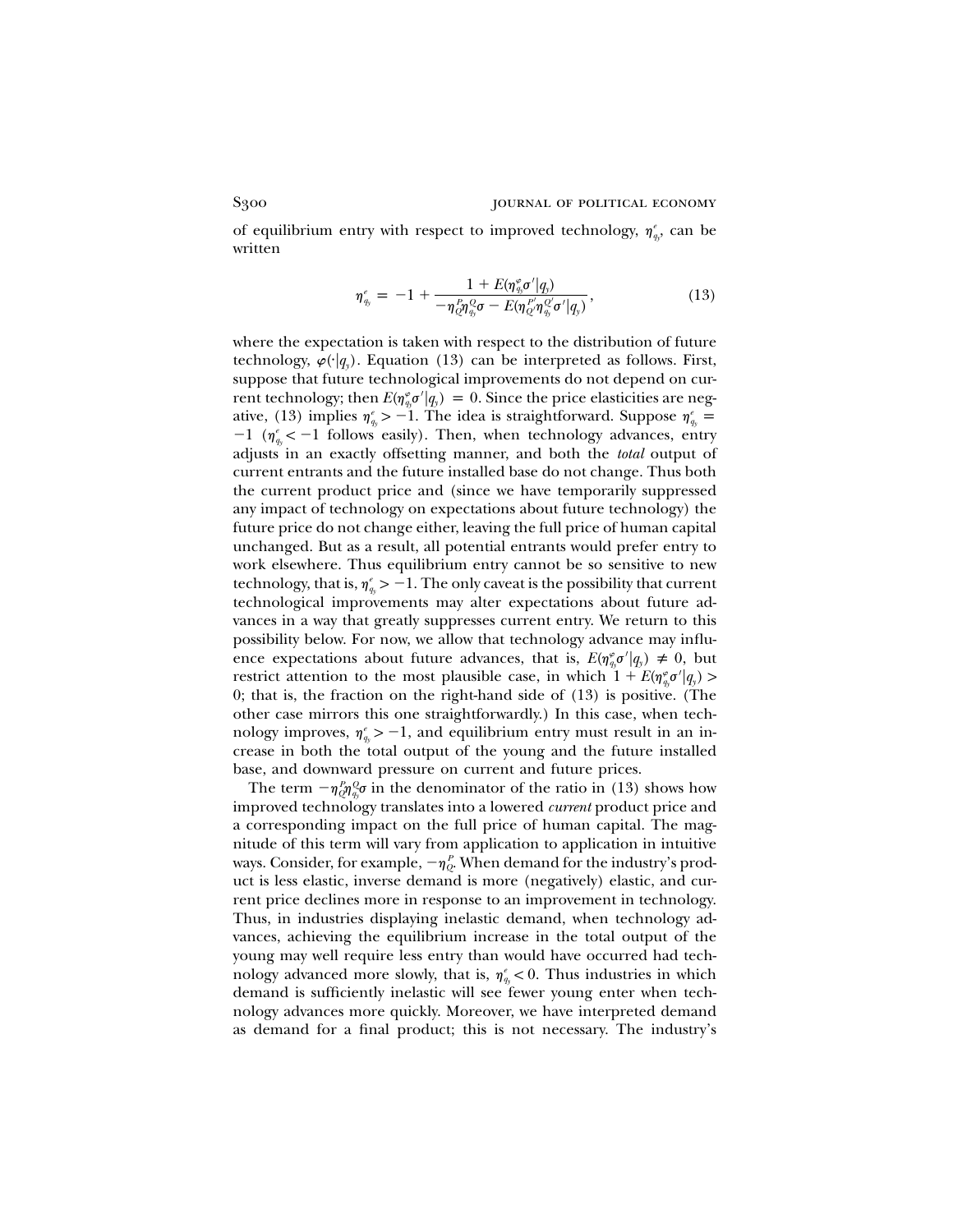### economics of has-beens S<sub>301</sub>

product could be an input to home production, or a service or intermediate product whose demanders are firms. Under these assumptions, familiar reasoning about the elasticity of derived demand describes situations in which the elasticity of demand is likely to be small, that is, small elasticity of demand for the final product, low elasticity of substitution between the input and others, and so forth (see, e.g., Ferguson 1969, chap. 6).

Returning to the architecture example, note that demand for architects' services comes almost exclusively from residential or commercial construction, which are familiar examples of inelastic demand products. Furthermore, the elasticity of substitution between design inputs and material inputs is plausibly thought of as small. Thus the elasticity of derived demand for architectural services is small and the elasticity of inverse demand large. According to the model, then, if the older architects do not readily acquire the same skills as the young, the rapid advances in computing should have allowed comparatively few younger architects to take over much of the market for architectural services, while (because of free entry) earning only the lifetime income of those of comparable intelligence and motivation, but causing the older generation to lose much of its income.<sup>12</sup>

The rest of the term  $-\eta_{\theta}^P \eta_{\phi}^Q \sigma$  offers other insights. The factor  $\eta_{\phi}^Q$  describes how changing the skills of the young alters (proportionally) current output in the industry. This varies with the share of the installed base, versus the young's output, in the industry's current output. If the industry is crowded with older workers, an improvement in the technology employed by any given number of young entrants yields a smaller proportionate effect on industry output. Thus, for a given elasticity of demand, technology improvement results in a smaller price response, and it is more likely that entry will respond positively. Likewise, if consumers see the old's output as worse than or less substitutable for the young's (i.e.,  $\gamma$  is lower), this amounts to a reduction in the installed base, with the corresponding tendency for entry to respond negatively to new technology. Finally, the factor  $\sigma$  describes how important both current price and current income are in the full price of human capital and life income calculations. Suppose, for example, that the industry in question is one in which human capital (in physical units) grows little with age; that is,  $\gamma$  is low or even less than unity. In this case, current income is a particularly important component of life income, and so the impact of technology improvement on entry, operating through current-period price effects, is especially important.

<sup>&</sup>lt;sup>12</sup> Similar comments apply to the economics profession, in which the demand for economists' services is derived from the demand for education, and technology change is the outcome of advances in basic research.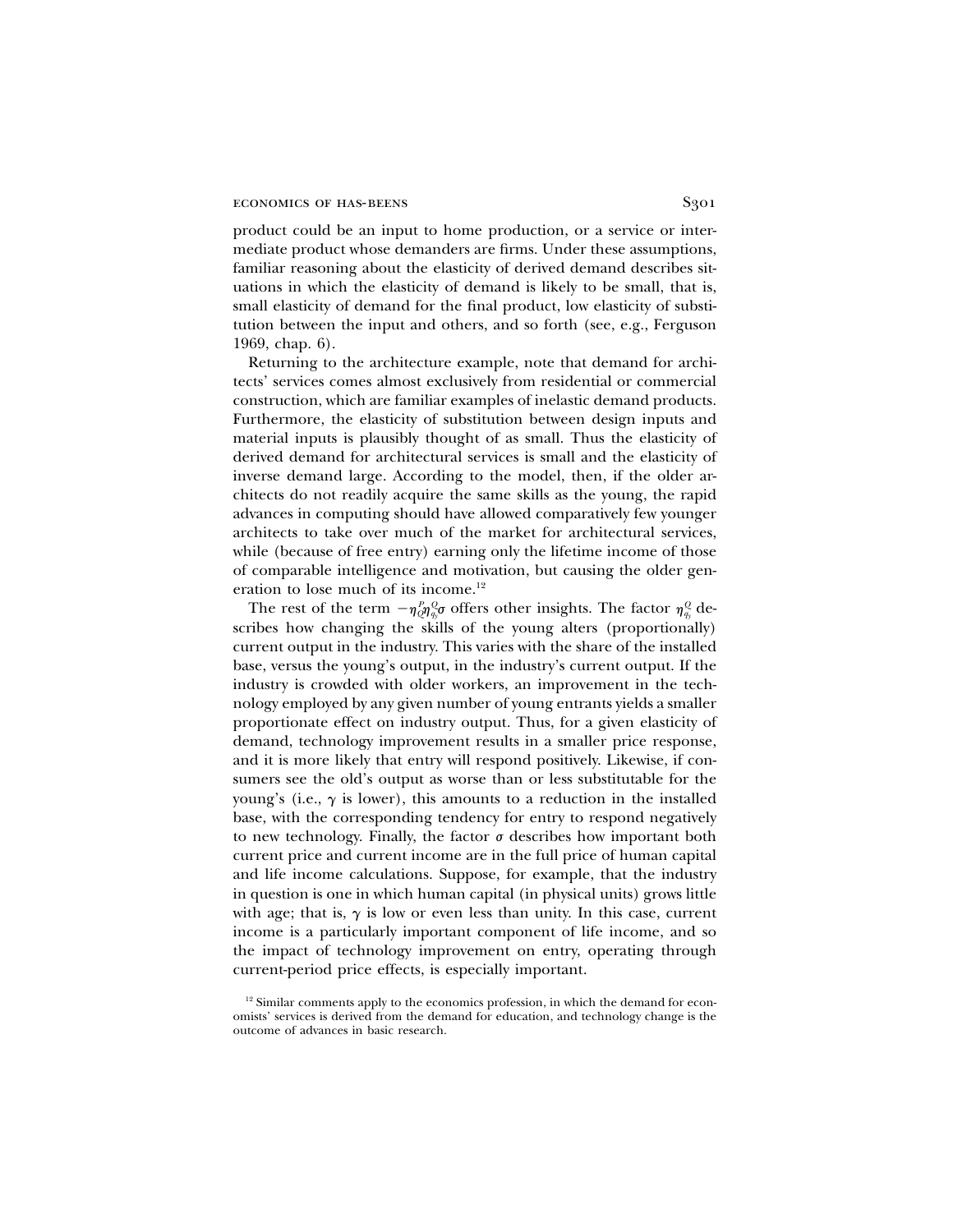The term  $E(\eta_{Q'}^{P'}\eta_{\phi}^{Q'}\sigma' | q_{y})$  in the denominator of the ratio in (13) shows how improved technology translates into a lowered product price in the future and can be interpreted in much the same way that the second term was interpreted. There are two minor differences. First, an improvement in technology today puts downward pressure on price, and current entry is the only entity that can respond to this. But the same improvement also puts pressure on the future price, which, being anticipated, can be accommodated by both a change in current entry and a change in future entry. Since future entry declines when current entry increases, the impact of improved current technology on future output has a tendency to be somewhat muted in comparison to its impact on current output. The other difference is that the impact of improved technology, working through future price changes, can be either augmented or diminished, depending on the extent of experience-related human capital accumulation, that is,  $\gamma$ .

We now return to the numerator of the ratio in (13),  $E(\eta_{q}^e \sigma' | q_y)$ . This expression captures the impact of improvements in current technology on the way future technology evolves and the manner in which this alters the full price of human capital and the entry decision of those who are currently young. In general, this term can take on either sign. There are two broad cases of interest, depending on the nature of the persistence in technology change. When current technology advance foreshadows even greater future advance, this augments the downward pressure on the future price that increases in  $q<sub>y</sub>$  create, working to reduce current entry, that is,  $\eta_a^e < 0$ . Intuitively, the young appreciate that technology is likely to continue to advance and so cause industry output to be high in the future, resulting in a low future product price and low future income for them; this tends to reduce current entry, that is,  $E(\eta_{y}^{\varphi}\sigma'|q_{y}) < 0.^{13}$  Likewise, when significant advances tend not to be repeated, the young anticipate that technology is unlikely to have advanced further when they are old. Thus they anticipate comparatively high future prices, which tends to increase current entry, that is,  $E(\eta_{g_y}^{\varphi} \sigma' | q_y) > 0$ . This suggests that in applications in which new technology "stands on the shoulders" of previous versions, better technology is likely to engender comparatively less entry simply because the industry is likely to become crowded as even better technology emerges. The effect is the opposite for applications in which technology is negatively persistent; that is, current advances suggest that future improvements are going to be hard to achieve. The case we emphasize,  $E(\eta_{qg}^{\varphi} \sigma' | q_{y}) > -1$ , allows that technology might be positively persistent, but not so persistent that, in equilibrium, better technology today leads to entry that is

<sup>&</sup>lt;sup>13</sup> Rosenberg (1976) discusses a similar idea, but applied to the firm's decision to adopt new technology.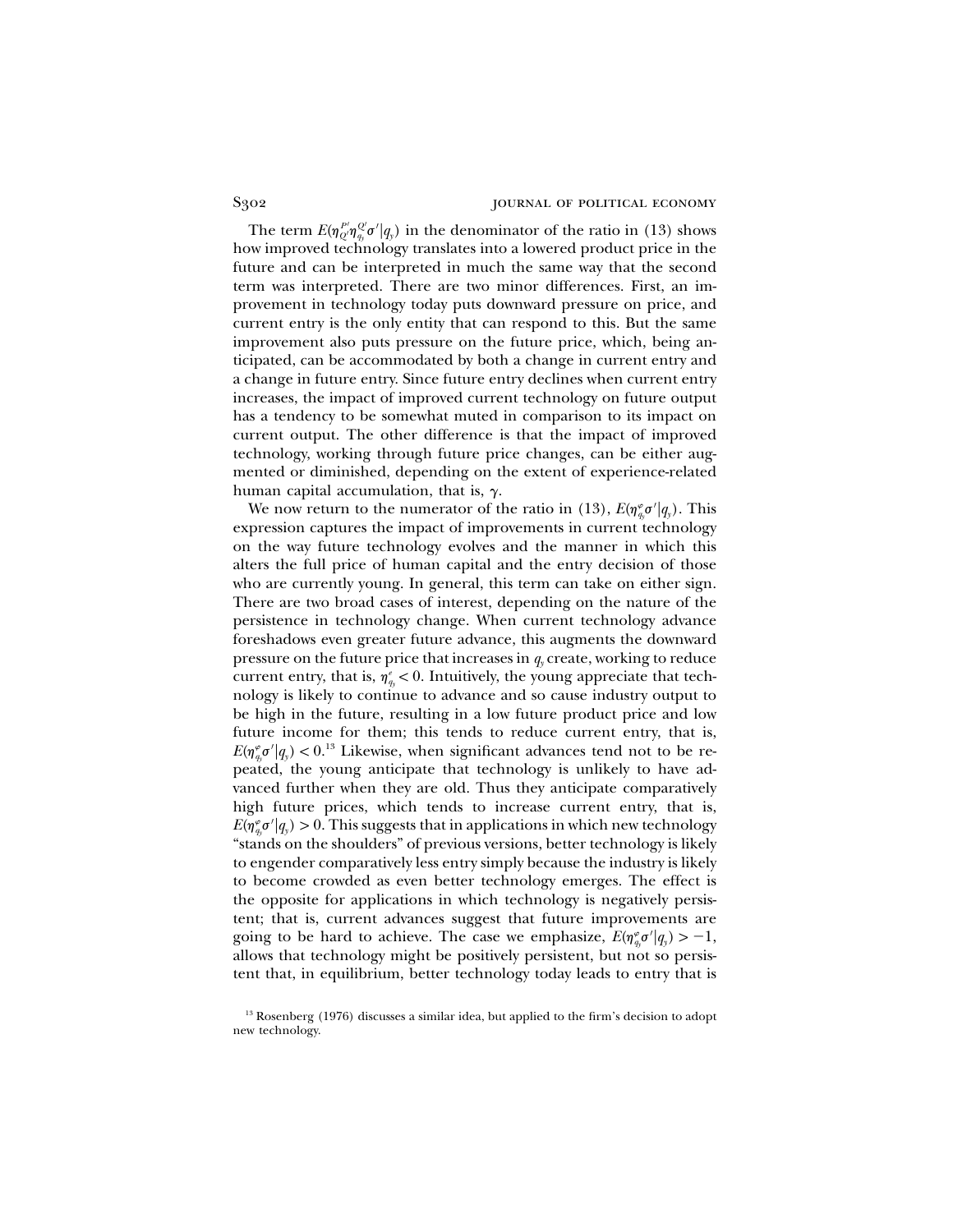so low that the young's total output is lower, and price higher, than it would have been had technology advanced more slowly.

### *B. How Does Technology Advance Influence Older Workers' Income?*

An older worker's income is  $P(q_i, b)q_o$ , where  $q_o$  is the human capital accumulated when young, scaled by the impact of experience,  $\gamma$ . Thus the only avenue through which current technology can influence an older worker's income is the current price of the product. Using the elasticity expressions defined earlier, we can write the elasticity of current price with respect to technology improvement,  $\eta_{q}^P$ , as

$$
\eta_{q_y}^P = \eta_{Q}^P \eta_{q_y}^Q (1 + \eta_{q_y}^e),
$$

or, with (13),

$$
\eta_{q_j}^P = \eta_{\mathcal{Q}}^P \eta_{q_j}^Q \frac{1 + E(\eta_{q_j}^{\varphi} \sigma'|q_j)}{-\eta_{\mathcal{Q}}^P \eta_{q_j}^Q \sigma - E(\eta_{\mathcal{Q}}^{P'} \eta_{q_j}^{Q'} \sigma'|q_j)},\tag{14}
$$

which is negative in the case we emphasize, that is,  $1 + E(\eta_{q}^{\varphi} \sigma' | q_y) > 0$ . To get some intuition, begin by assuming that current technology does not affect the way future technology evolves, that is,  $E(\eta_{q}^e \sigma' | q_y) = 0$ . When technology evolves, the full price of human capital adjusts so that the young are indifferent about entry. As discussed above, the change in the full price of human capital is a blend of changes in the current and future prices. Thus the impact of a given technology change on the old depends on how importantly adjustments to the current price figure in changes in the full price. For example, suppose that the industry is a mathematics-like, creative, endeavor in which older workers produce little; that is,  $\gamma$  is relatively small and  $\sigma$  large. In anticipation of this, when technology advances, changes in the current price are the primary vehicle though which the full price adjusts. In this instance, comparatively rapid technological advance results in comparatively large current price changes, with correspondingly large effects on the value of old workers' output. When  $E(\eta_{q}^e \sigma' | q_y) \neq 0$  is allowed for, as discussed earlier, and technological change is persistent, better current technology tends to suppress current entry. Thus, by a reduction in the numerator of (14), technology advance has a less dramatic effect on the old.

#### *C. Young/Old Relative Income Distribution*

Since the young and old have different physical productivities, there is (unless the impact of experience happens exactly to offset the improvement in technology) a nondegenerate distribution of income in the industry. That is, the proportion  $e/(e + o)$  earn (measured in terms of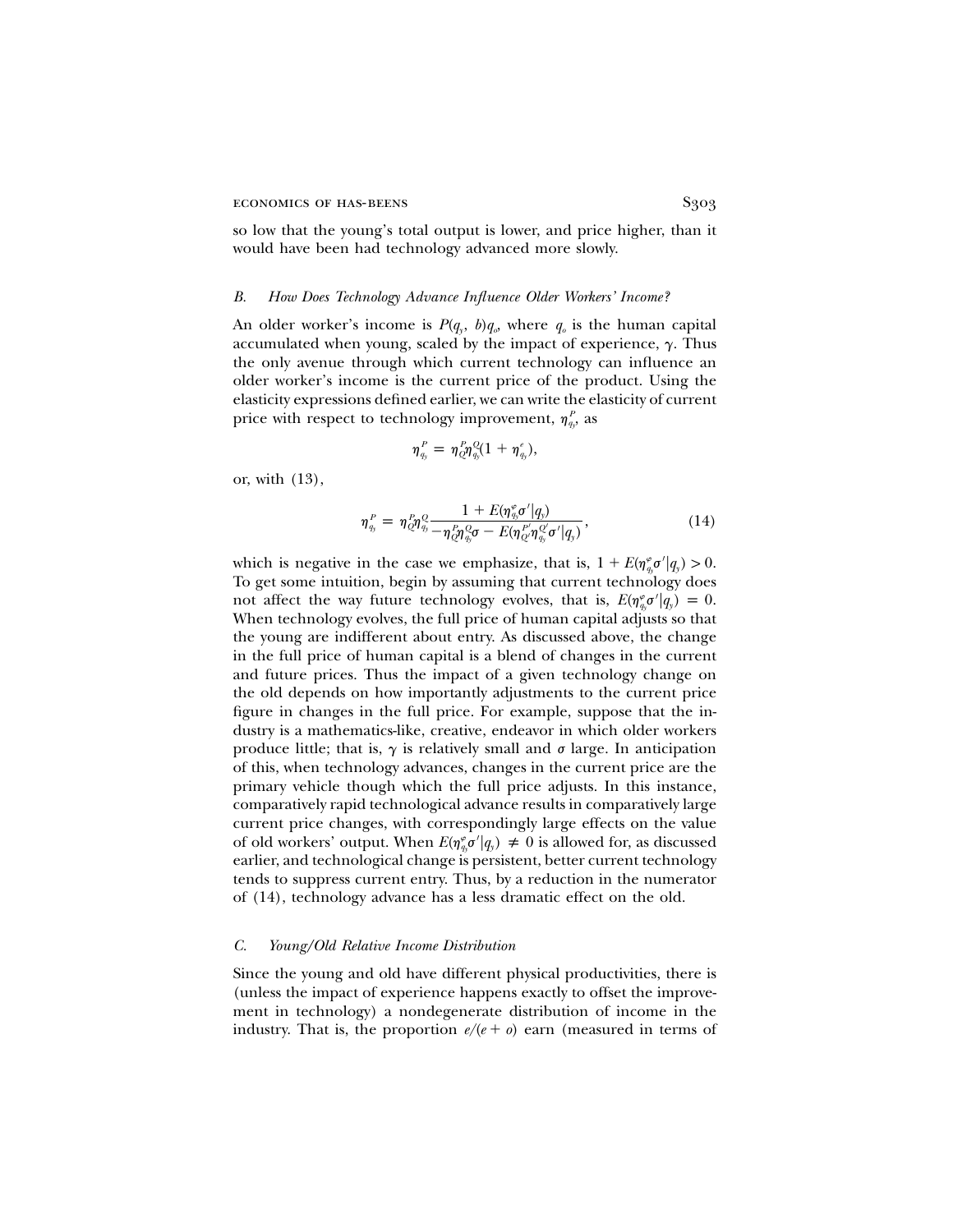the income of the older workers)  $q_y/q_\nu$  and the balance,  $\frac{o}{(e+o)}$ , earn one.<sup>14</sup> The speed of technology's evolution thus has implications for the distribution of relative income and influences the degree to which the old become relative has-beens.

Since the human capital of older workers is fixed at the time young workers enter, the relative income of young and old, and so the *support* of the distribution of relative income, depends only on the extent to which technology evolves; that is, the higher  $q_s$  is, the higher  $q_s/q_s$  is. In this sense, the old are always has-beens to some degree, and the size of the has-been effect increases with the size of the technology advance. But the impact of better technology on the distribution of relative income also depends on how the proportion earning each income evolves in response to technology change. That is,  $e/(e + o)$  increases or decreases with different degrees of technology advance depending on whether  $\eta_{q_v}^e$  is positive or negative. Altogether, changes in  $q_y$ , together with  $\eta_{\alpha}^e$ , determine the extent to which the industry is dominated by relatively few high-output, young workers or whether the old remain relatively few in number and have a relatively high income.

The discussion of (13) in subsection *A* identified numerous industry characteristics that tend to cause entry to fall in response to technological advance, that is, negative  $\eta_{\alpha}^e$ . For this discussion, we shall lump these features together and refer to industries displaying  $\eta_{\phi}^e < 0$  as *inelastic* (vs. *elastic*) *product demand* industries. Next, whether increasing technology causes the young to close or expand the gap between their income and the income of the old depends on whether the young "typically" earn less or more than the old, that is, whether  $q_y/q_a$  is typically less than or greater than one. Since young workers' skills, being based on new technology, are always superior to the skills the old had when they were young, whether the young typically earn more or less than the old depends only on how much more productive the old become with experience, that is, the magnitude of  $\gamma$ . We shall refer to industries that typically display  $q_{y}/q_{y} < 1$  as *experience-dominated*, and the rest as *technology-dominated.*

While the old are always has-beens to some extent, the relative income distribution implications of advancing technology show that there are industries in which there is a sense, distinct from the level effects discussed in subsection *B*, in which the has-beens effect is more significant in some industries than in others. Consider, first, an experience-dominated industry with elastic demand. In this case, the old generally earn more than the young, and technology advance results in increased entry of young workers. Thus, when technology advances, the old become a

<sup>&</sup>lt;sup>14</sup> Combining the results of subsection *A* with those in the present subsection, one can obtain implications for the distribution of income measured in units of the numeraire.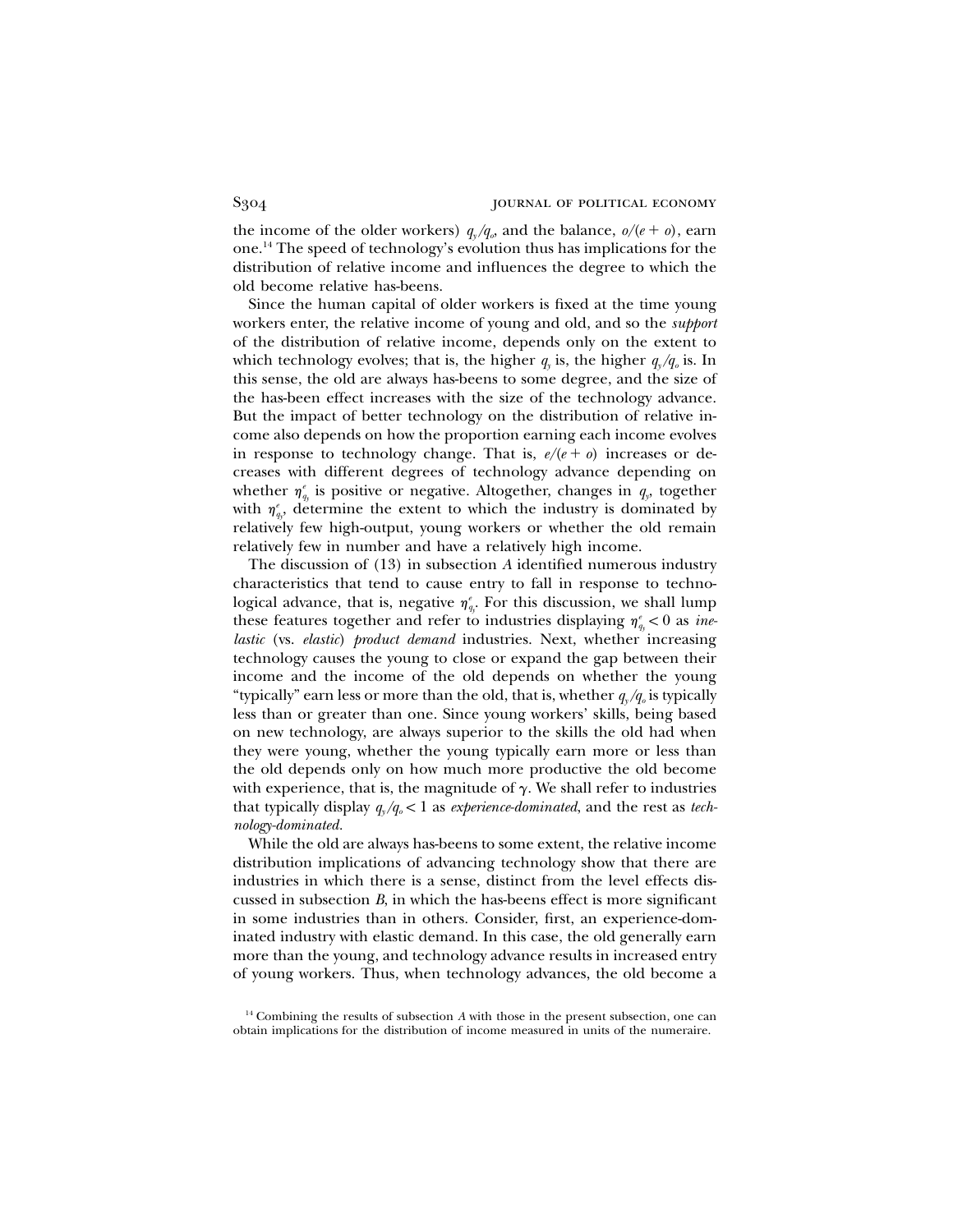relatively smaller share of the income distribution, and the young close the income gap to some degree. Faster technology advance still leaves older workers in the comparatively comfortable position of being a relatively small group of more highly paid individuals. At the other extreme, in which the industry is technology-dominated and has inelastic demand, the young tend to earn more, and advancing technology reduces entry. In this case faster technology advance makes the young an even smaller group of even more relatively highly paid individuals. The other cases—that is, technology-dominated industries with elastic demand and experience-dominated industries with inelastic demand—are intermediate. Overall, inelastic demand and the relative importance of technology evolution in comparison to experience effects work to exaggerate the distributional impact of advancing technology.

## **V. Discussion**

#### *A. Output versus Income*

The discussion in Section IV*C* identifies factors that influence the extent to which technological advance depreciates the skills of the older generation. While the model's results strictly concern output, they can also be stated in terms of income and thus have implications for the welfare of older workers.

However, there are reasons why the patterns predicted by our model may be difficult to detect empirically. First, to the extent that technological advance is anticipated and is out of the control of most participants, risk-averse agents will tend to adopt contractual arrangements that hedge the risks of technological advances (see Weinberg 2001). For example, academic tenure, together with the common practice of nonnegative salary increments, can be interpreted as a contractual design intended to bound the impact of potential new technologies on young workers. The young anticipate the protection they will enjoy when they are older should new developments depreciate their human capital. Second, incentive considerations when workers' efforts are imperfectly observed, especially in a dynamic setting, will generally lead worker pay and productivity to differ at each point in time, with pay typically lagging productivity for young workers (see Lazear 1979). When firms use these types of compensation arrangements, they will offset the effects discussed here to some extent.

# *B. Other Factors*

In the model, young/old relative output and the relative productivity of their technologies are defined to be identical. But just as Rosen (1981)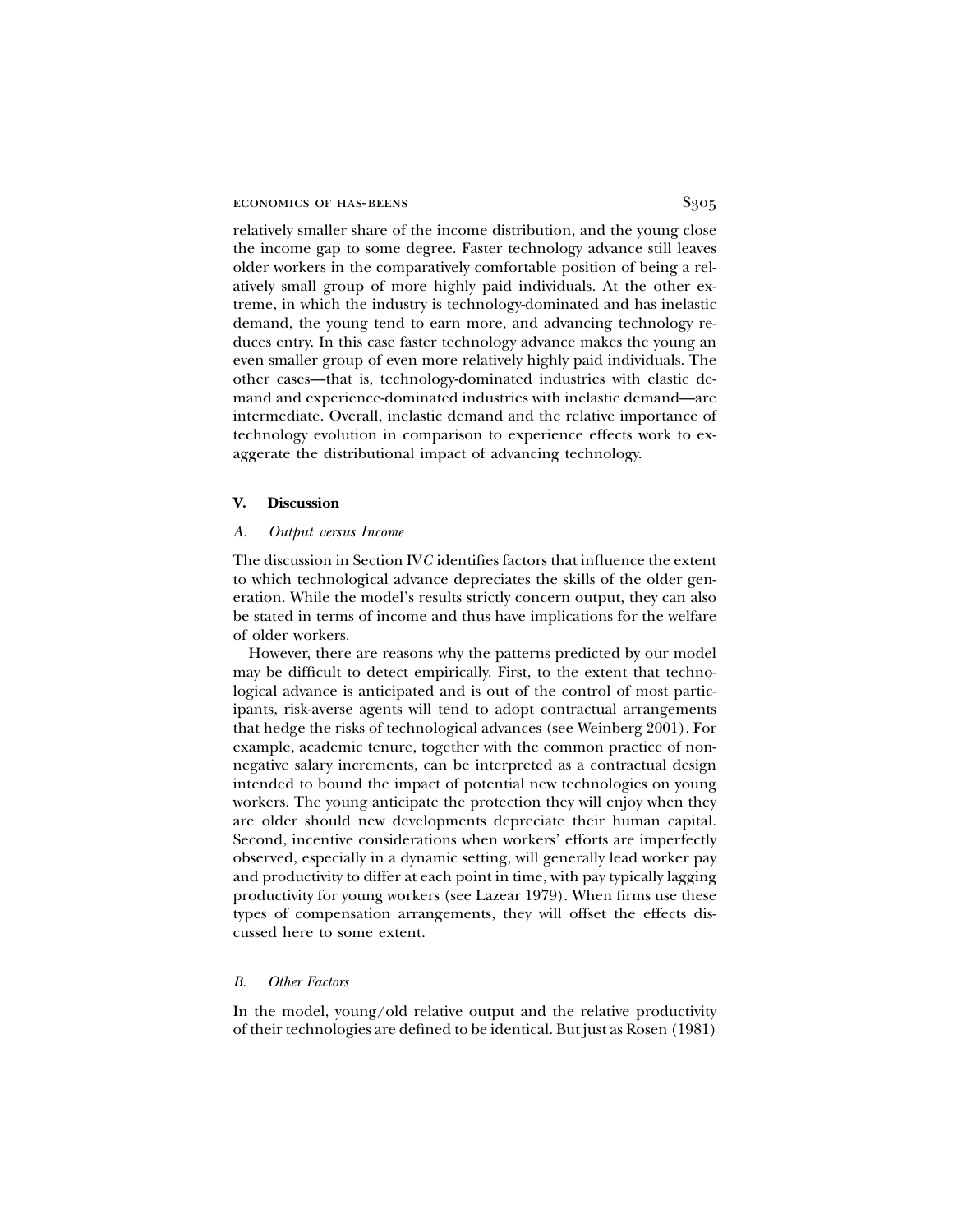distinguishes between ability and other factors of production and explores how choices of other factors interact to exaggerate ability differences, we may distinguish technology and other factors and investigate how these factors influence the has-been effect.<sup>15</sup> Suppose, for example, that technology is characterized by a neutral production function parameter; for instance, individual output is  $qK^{\alpha}$ , where *q* represents technology level ( $q_v$  or  $q_o$  as appropriate), *K* is a competitively supplied factor of production, and  $\alpha$  is a parameter,  $0 < \alpha < 1$ . Then equilibrium relative output is given by  $(q_y/q_0)^{1+(\alpha/(1-\alpha))}$ . Thus, since  $1+[\alpha/(1-\alpha)]$  $|\alpha| > 1$ , when technology evolves more quickly, the presence of other factors exaggerates the impact on output and income. In other words, other factors cause potentially small differences in relative productivities potentially to have large differences in output and income.

In the architect example, the young's facility with advanced technology expands the use not just of computers, but also of other technologybased inputs such as personal digital assistants, Web pages, video-conferencing, and so on, expanding relative productivity more than would occur purely as a result of the use of a computer as a design tool.

### *C. Retirement*

The assumption that older workers do not learn new technologies greatly simplifies the analysis and is arguably descriptive of many industries. A second implicit assumption we make is that older workers keep working, no matter how low their relative productivity.<sup>16</sup> For many occupations, such as architecture, the option to retire midcareer is unlikely to be attractive no matter how fast technology has evolved. In such cases the ideas discussed above are robust to the possibility of retirement. But for others, especially highly compensated occupations such as professional sports, the possibility of early retirement can alter our results in a manner similar to the one that alters some superstars propositions. For example, in the superstars model, a rightward shift in the ability distribution increases skewness if there is no exit but may lead to a skewness-reducing thinning of the left tail when exit is allowed for. And in the has-beens model, even in technology-dominated industries with inelastic demand, the tendency for an increase in the pace of technology change to exaggerate the has-beens effect can be offset by the exiting of the old.

<sup>&</sup>lt;sup>15</sup> Jovanovic (1998) studies a model in which there is a limited supply of the most upto-date physical capital. When new technology and worker ability are complementary, the limited supply of leading-edge capital adds to the ability-induced inequality.

<sup>&</sup>lt;sup>16</sup> Bartel and Sicherman (1993) find some empirical evidence consistent with more rapid technology change inducing retirement.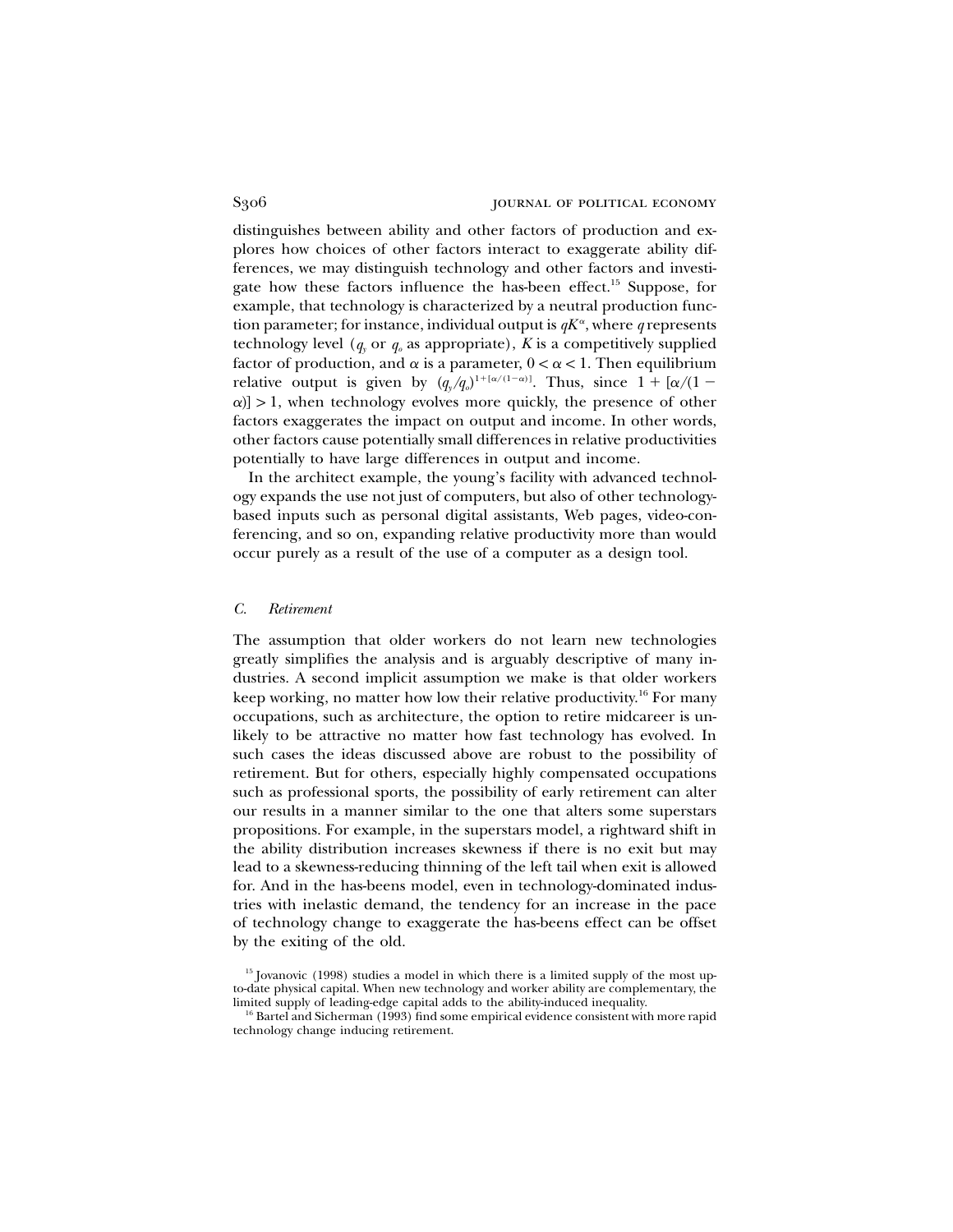#### economics of has-beens S<sub>3</sub>07

# **VI. Conclusion**

Technological innovation has had a substantial impact on the productivity and welfare of many workers. Depending on the nature of technological evolution, the value of workers' human capital can be either enhanced or dissipated. The possibility that such technological advances may affect one's human capital affects workers' choice of occupation. This paper presents a model of this choice and derives its equilibrium implications.

If older workers do not have an inherent advantage when it comes to updating skills to take advantage of new technologies, technology's advance will tend to depreciate their skills, turning them into has-beens. The major channel through which this occurs is entry by younger workers, whose aggregate output exerts downward pressure on the price of what older workers produce. We identify the industry characteristics that augment or diminish the impact of technology on entry and the product price, and so either exacerbate or ameliorate the degree to which the old become has-beens. In particular, factors likely to be associated with a large has-beens effect are inelastic product demand, persistent technological change, weak experience effects, and consumers' finding the old's output less substitutable for the young's.

The analysis presented here suggests a number of directions for future research. First, the model is necessarily simplified and does not allow for some potentially important considerations. For example, workers cannot retool using new technologies or quit and find alternative occupations if theirs becomes sufficiently unattractive. In addition, a more flexible contracting environment in this setting could lead to equilibrium contracts designed to compensate for the has-been effect.

The model suggests numerous empirical questions that are worth pursuing. Does the sensitivity of wages to technology in fact vary with the elasticity of demand? What are the characteristics of experiencedominated and technology-dominated industries? But it also offers serious challenges for empirical analysis. How do we measure the extent to which technological uncertainty varies across industries? And as we emphasize above, observing the has-been effect is likely to be made difficult by contractual responses and by other incentive-related factors affecting age-earnings profiles.

Finally, the interaction of technology-specific capital and technology evolution is a much more general phenomenon than the one we study here. Similar ideas apply to investment in physical capital or acquisition of human capital inside organizations. For example, many companies have historically encouraged workers to develop firm-specific human capital by structuring workers' compensation so that they have incentives to remain with the organization. Thus steeply sloped age-earnings pro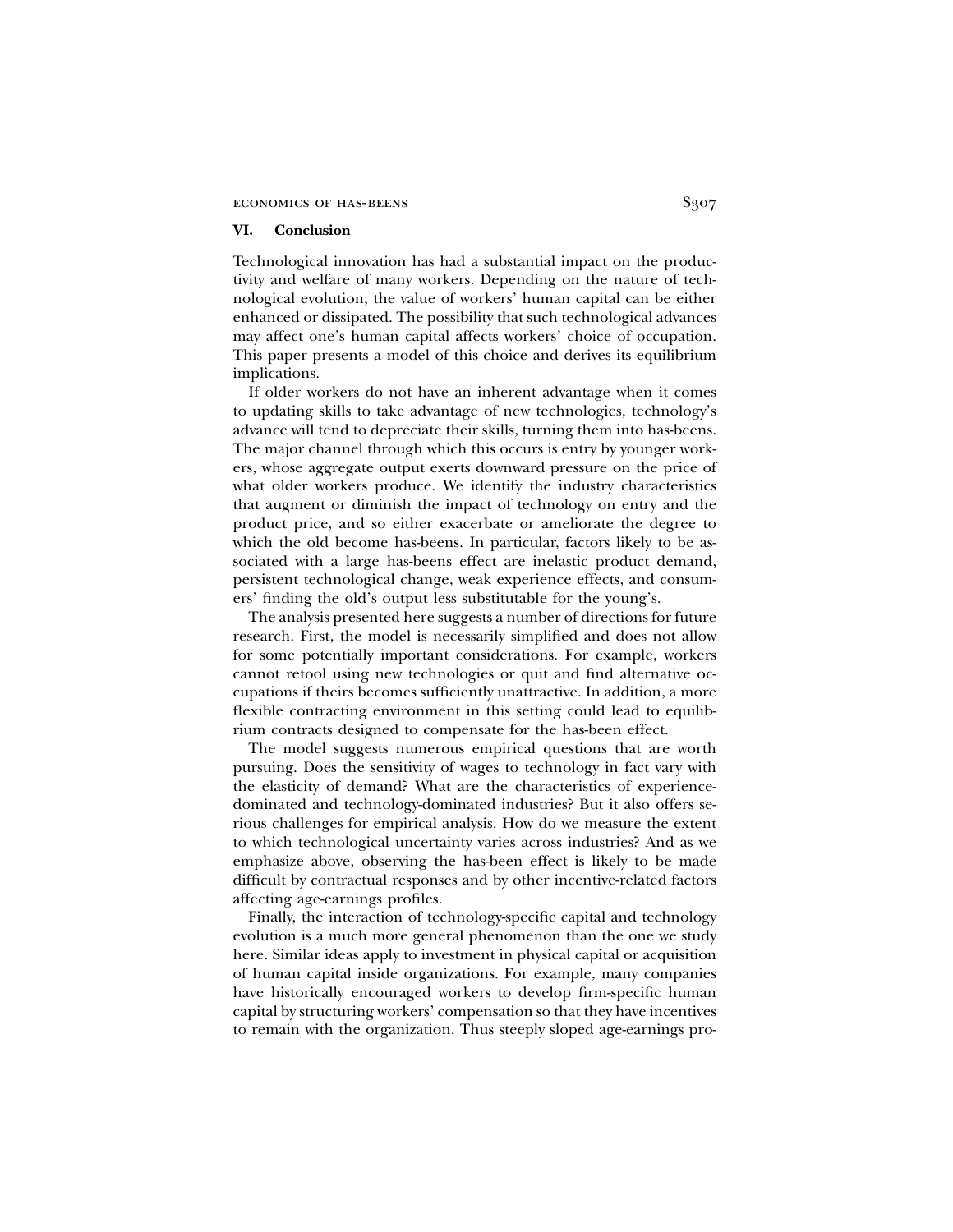files, defined-benefit pension plans containing implicit penalties for changing jobs, and even promises of "lifetime" employment have been common at firms in which human capital is particularly important (see, e.g., Lazear 1995). A technological shift that makes obsolete the human capital of most of the workers leaves the firm with the unenviable choice of proceeding with the same workforce against competitors trained in the better technology, or laying off workers, breaking implicit promises to them, and living with the ensuing reputational damage. Eastman Kodak found itself in such a position in the early 1990s when the state of the art in the image-processing industry shifted from an analog approach to a digital one. And Xerox is facing the same challenges today as new approaches to reproduction, storage, and dissemination of documents were based on digital, instead of analog, technologies.

The way well-chosen contracts, human capital accumulation, and technology evolution interact is an important, and little understood, phenomenon. Our model provides one of the ingredients needed to begin analysis of this interaction.

### **Appendix**

### **Dynamic Programming Representation**

Given the state vector  $\tilde{\mathbf{s}} \equiv (\tilde{q}_y, q_a, \tilde{b})$ , the social planner's problem solves the dynamic program

$$
\tilde{W}(\tilde{\mathbf{s}}) = \max_{\varepsilon \ge 0} \left\{ \int_0^{\tilde{\theta} + \varepsilon \tilde{q}_j} D\left(\frac{q_a [1 + (\gamma/\delta)]}{x}\right) dx - e q_a (1 + \beta \gamma) + \beta \int \tilde{W}(\tilde{\mathbf{s}}') \tilde{\varphi}(\tilde{q}_j' | \tilde{q}_j, q_a) d\tilde{q}_j' \right\}.
$$

With the change of variable  $y \equiv x/q_a$  and recalling that  $q'_a = \delta q_a$ , we can write the Bellman equation as

$$
\frac{\tilde{W}(\tilde{\mathbf{s}})}{q_a} = \max_{e \ge 0} \left\{ \int_0^{(\tilde{b}/q_a) + e(\tilde{q}_y/q_a)} D\left(\frac{1 + (\gamma/\delta)}{y}\right) dy - e(1 + \beta \gamma) + \beta \delta \int \frac{\tilde{W}(\tilde{\mathbf{s}}')}{q'_a} \tilde{\varphi}(\tilde{q}'_y | \tilde{q}_y, q_a) d\tilde{q}'_y \right\}.
$$

Defining  $b \equiv \tilde{b}/q_a$  and  $q_y \equiv \tilde{q}_y/q_a$  and invoking the assumption that the distri-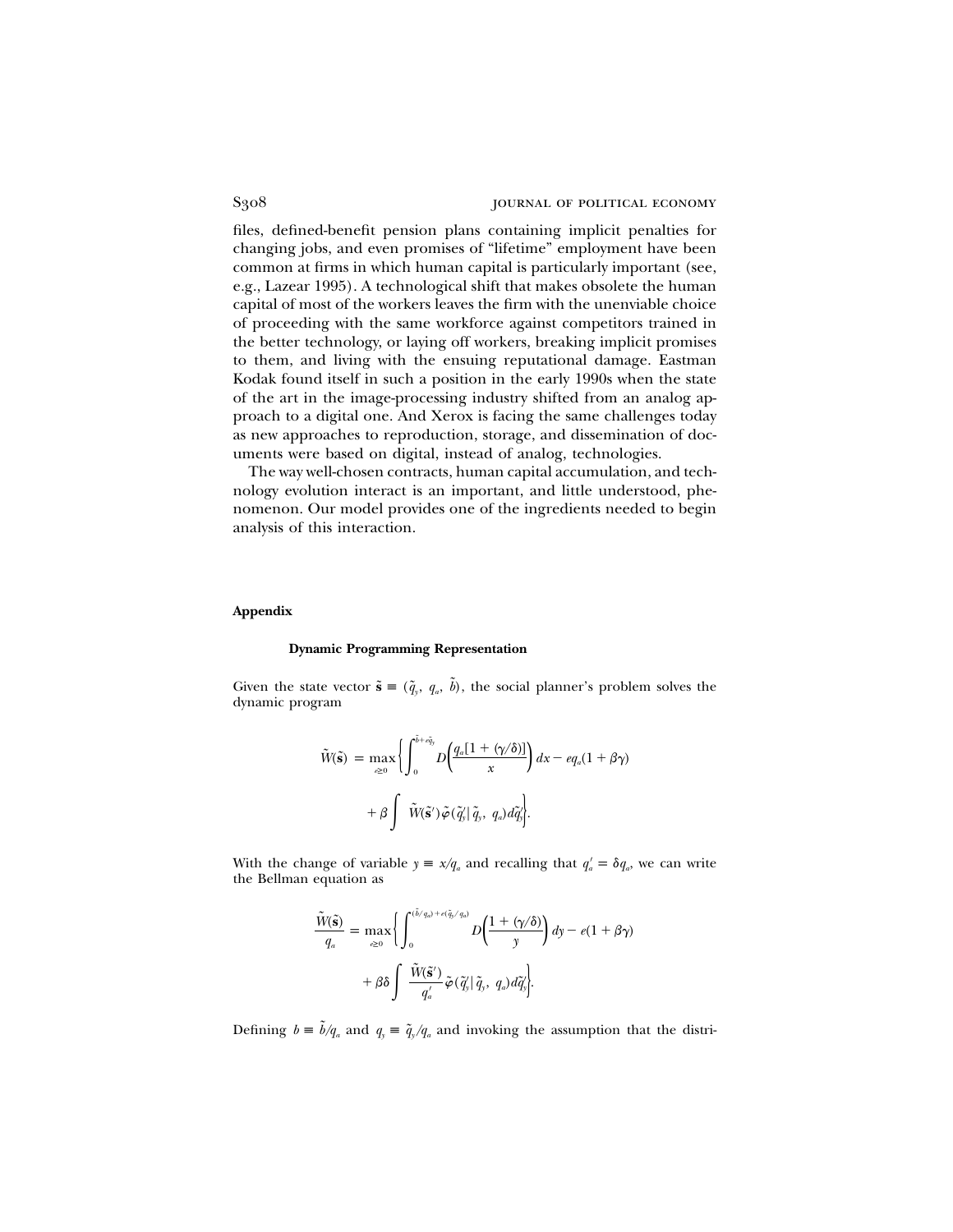# economics of has-beens S309

bution of  $q'_y \equiv \tilde{q}'_y / q'_a$  is conditioned only on  $q_y$ , we can write the Bellman equation as

$$
W(q_j, b) = \max_{\varepsilon \ge 0} \left\{ \int_0^{b + \varepsilon q_j} D\left(\frac{1 + (\gamma/\delta)}{y}\right) dy - e(1 + \beta \gamma) + \beta \delta \int W\left(q'_j, \frac{\varepsilon \gamma q_j}{\delta}\right) \varphi(q'_j | q_j) dq'_j \right\},\tag{A1}
$$

where

$$
b' \equiv \frac{o' q'_o}{q'_a} = \frac{e \gamma \tilde{q}_y}{\delta q_a} = \frac{e \gamma q_y}{\delta}.
$$

With some regularity conditions (see Stokey, Lucas, and Prescott 1989, theorems 9.8, 9.10), *W* is strictly concave and continuously differentiable in *b*.

When the optimal *e* is strictly positive, the first-order condition characterizing optimal entry is given by

$$
q_{y}D\left(\frac{1+(\gamma/\delta)}{b+eq_{y}}\right)-(1+\beta\gamma)+\beta\gamma q_{y}\int W_{2}\left(q_{y}', \frac{e\gamma q_{y}}{\delta}\right)\varphi(q_{y}'|q_{y})dq_{y}'=0.
$$

From  $(A1)$ , for any  $(q_y, b)$ ,

$$
W_2(q_y, b) = D\left(\frac{1 + (\gamma/\delta)}{b + eq_y}\right).
$$

Then the first-order condition can be written

$$
q_{y}\left[D\left(\frac{1+(\gamma/\delta)}{b+eq_{y}}\right)-(1+\beta\gamma)\right]
$$

$$
+\beta\gamma\int D\left(\frac{1+(\gamma/\delta)}{(eq\gamma q_{y}/\delta)+e(q_{y}',eq\gamma q_{y}/\delta)q_{y}'}\right)\varphi(q_{y}'|q_{y})dq_{y}'\right]=0,
$$

that is, (10), with substitution from (11) and (12). The second-order condition is

$$
D'\left(\frac{1+(\gamma/\delta)}{b+eq_y}\right) \cdot \frac{-q_y[1+(\gamma/\delta)]}{(b+eq_y)^2} + \beta\delta \int D'\left(\frac{1+(\gamma/\delta)}{(e\gamma q_y/\delta) + e(q_y', e\gamma q_y/\delta)q_y'}\right)
$$

$$
\cdot \frac{-[1+(\gamma/\delta)][(\gamma q_y/\delta) + q_y'\frac{\partial e(q_y', e\gamma q_y/\delta)}{\partial b}(\gamma q_y/\delta)]}{[(e\gamma q_y/\delta) + e(q_y', e\gamma q_y/\delta)q_y']^2}\varphi(q_y'|q_y) dq_y' \leq 0.
$$

With some calculations, the concavity of *W* in *b* implies that both terms in the second-order condition are negative.